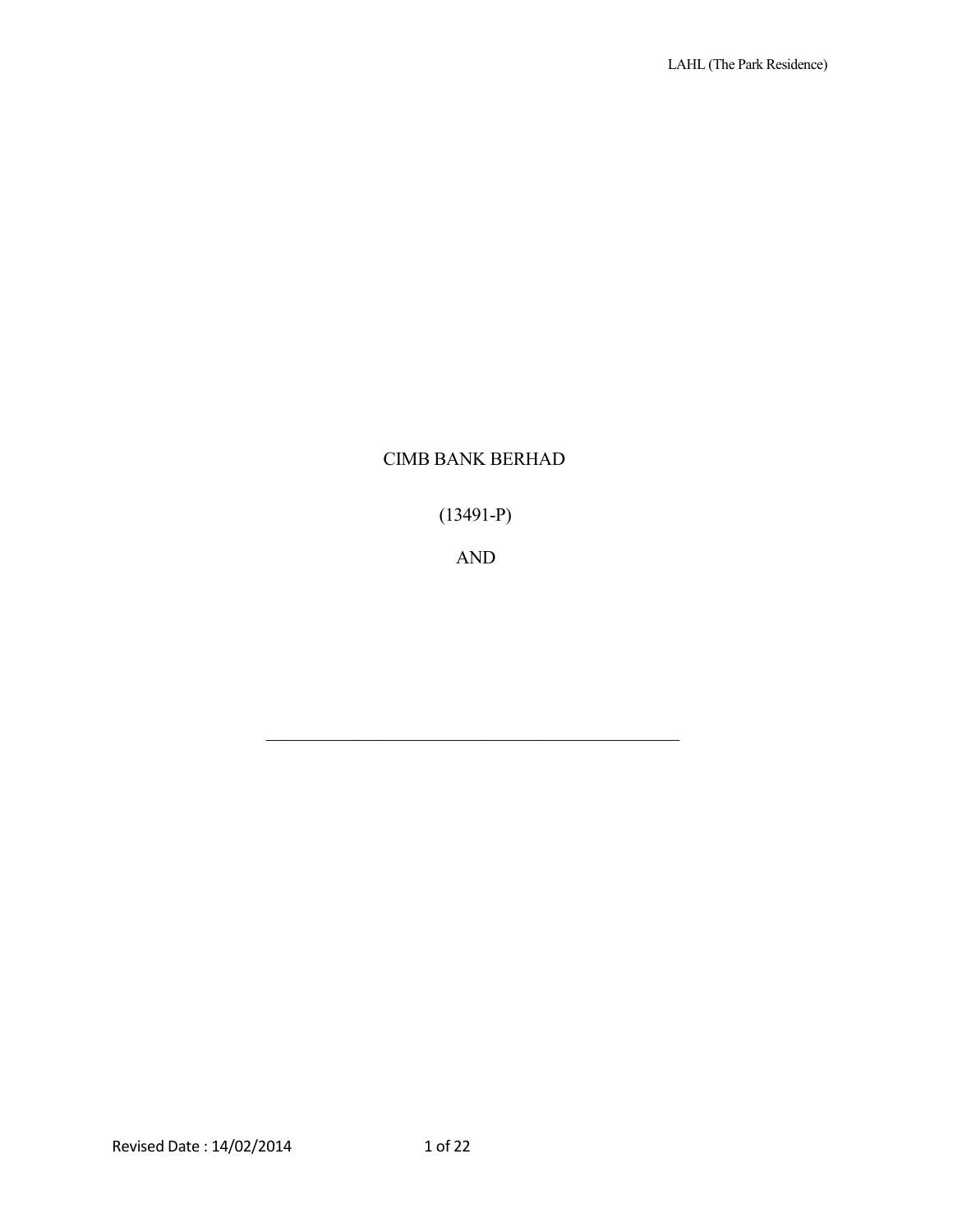#### HOUSING / SHOPHOUSE LOAN AGREEMENT TERM LOAN

Date : the state of the state of the state of the state of the state of the state of the state of the state of the state of the state of the state of the state of the state of the state of the state of the state of the sta

PARTIES

- 1. The Bank CIMB Bank Berhad (13491-P ) of Level 13, Menara CIMB, Jalan Stesen Sentral 2, Kuala Lumpur Sentral, 50470 Kuala Lumpur and having a place of business as specified in Section 1 of Schedule 1.
- 2 The Customer The Party(s) whose name(s) and description(s) is/are as specified in Section 2 of Schedule 1.

\* WHEREAS the Customer and/or the Security Party has/have purchased the parcel of landtogether with the house/shophouse/office lot erected or to be erected thereon as described in Section 3 of Schedule 1 (the Property), from the Vendor whose name(s) and description(s) are as described in Section 4 of Schedule 1 (the Vendor) pursuant to a Sale and Purchase Agreement as described in Section 5 of Schedule 1 (S&P), and/or pursuant to any auction, Proclamation of Sale and/or Memorandum of Contract, free from all encumbrances and upon terms and conditions as per the S&P and/or Proclamation of Sale and/or Memorandum of Contract.

\* WHEREAS the Customer and/or the Security Party has/have appointed the Contractor whose name(s) and description(s) are as described in Section 4 of Schedule  $1$  (the Contractor) to construct a house on the parcel of land as described in Section 3 of Schedule 1 (the Property) pursuant to a Construction Contract as described in Section 5 of Schedule 1.

\* WHEREAS the Customer and/or the Security Party is/are the registered proprietor(s) or the Assignor(s) of the parcel of land as described in Section 3 of Schedule 1 (the Property).

\* WHEREAS the Property is presently charged/assigned to the Chargee/Assignee as described in Section 4 of Schedule 1 (Chargee/Assignee).

\* WHEREAS the Customer and/or the Security Party is/are the registered proprietor(s) or the beneficial owner(s) of the Property as described in Section 3 of Schedule 1.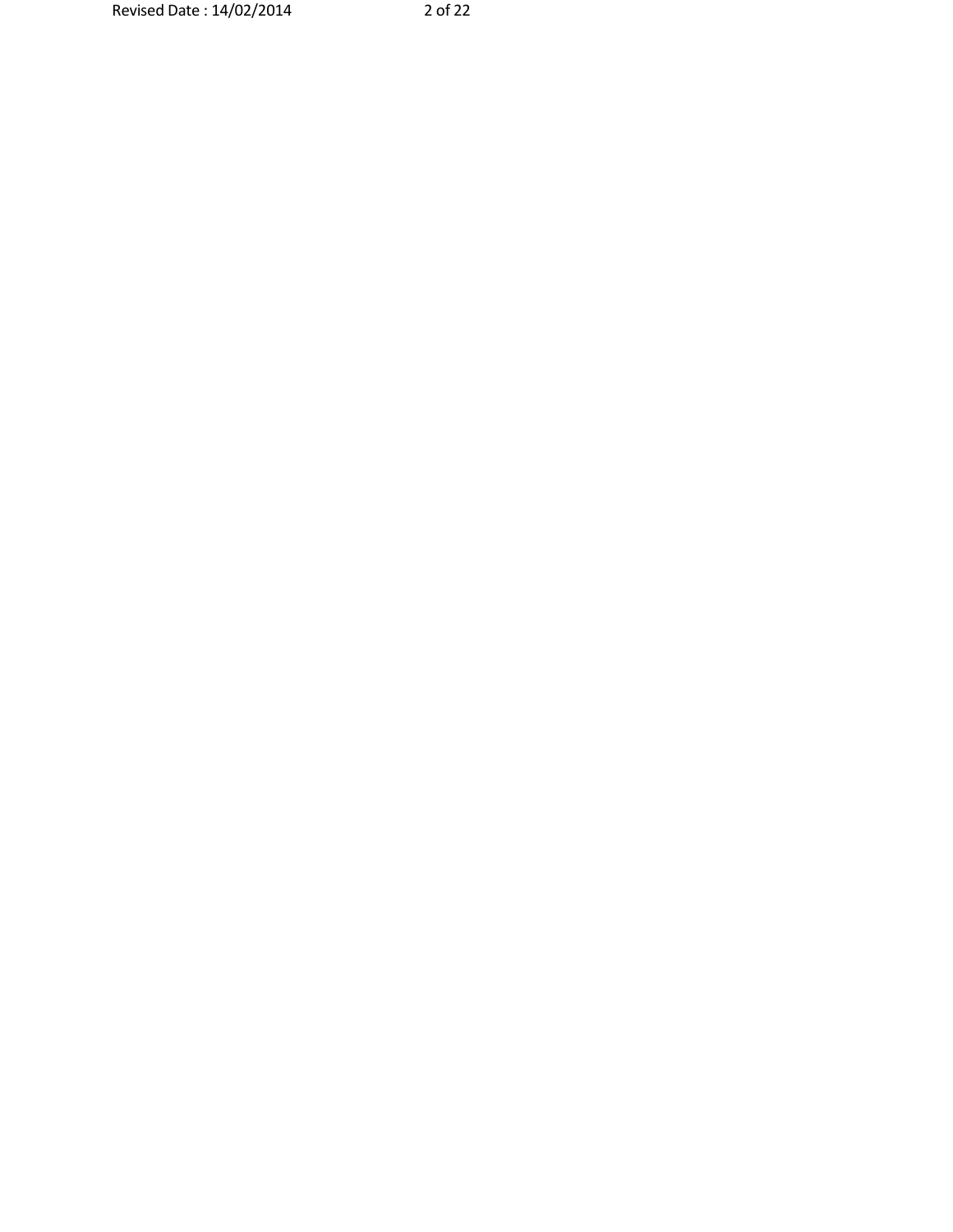## NOW IT IS HEREBY AGREED AS FOLLOWS:-

# 1. INTERPRETATION

1.1 In this Agreement the following words have the following meaning:

|                          | The rate of interest prescribed by the Bank (and as varied from time to       |  |  |
|--------------------------|-------------------------------------------------------------------------------|--|--|
| <b>Base Lending Rate</b> | time) as an indicator rate against which rates of interest for Loans or       |  |  |
|                          | Advances are computed and include such indicator rate by whatever             |  |  |
|                          | name called by the Bank.                                                      |  |  |
|                          | The Charge under the National Land Code 1965<br>Sabah<br><b>or</b>            |  |  |
|                          |                                                                               |  |  |
| Charge                   | Land Ordinance (Cap 68) or the Sarawak Land Code(Cap. 81) or any              |  |  |
|                          | amendments or modifications thereto, which shall be in form and content       |  |  |
|                          | acceptable to the Bank                                                        |  |  |
|                          | The Assignment to be executed by the Borrower and/or the Security             |  |  |
|                          | Party assigning the Property and all rights, interests and/or benefits of the |  |  |
| Deed of Assignment       | Purchase<br>Sale<br>Agreement<br>and<br>and/or                                |  |  |
|                          | Construction Contract (whichever applicable) to the Bank, which Deed of       |  |  |
|                          | Assignment shall be in form and content acceptable to the Bank                |  |  |
|                          | The default rate of interest as specified in Section 10 of Schedule 1, or     |  |  |
| Default Rate             | such other default rate of interest as the Bank may in its discretion         |  |  |
|                          | stipulate from time to time                                                   |  |  |
|                          | First day of the $13th$ month following the date of the S & P or such other   |  |  |
| Drawdown Expiry Date     | date the Bank may from time to time determine at its sole and absolute        |  |  |
|                          | discretion                                                                    |  |  |
| Loan                     | The advance to be made to the Customer under this Agreement                   |  |  |
| Loan Account             | The account maintained to reflect the amount due to the Bank                  |  |  |
|                          | Includes any amounts (whether present or future, actual or contingent,        |  |  |
|                          | secured or unsecured) howsoever incurred or owed by the Customer to           |  |  |
|                          | the Bank (whether as principal, surety, borrower or security provider)        |  |  |
| Indebtedness             | including but not limited to principal, interest, default and/or additional   |  |  |
|                          | interest, premium, commission, fee and other charges whether by this          |  |  |
|                          | Loan or any future facility granted by the Bank from time to time or at       |  |  |
|                          | any time                                                                      |  |  |
| Letter of Offer          | As attached in Schedule 2                                                     |  |  |
| Prevailing Interest Rate | As specified in Section 9 of Schedule 1.                                      |  |  |
| <b>Repayment Date</b>    | As specified in Sections 13 and 14 of Schedule 1.                             |  |  |
| Security<br>Documents    | The security documents referred to in the Letter of Offer and any other       |  |  |
|                          | documents for the time being constituting security for the Indebtedness,      |  |  |
|                          | all of which shall be in form and content acceptable to the Bank              |  |  |
| <b>Security Interest</b> | As specified in Section 15 of Schedule 1                                      |  |  |
| <b>Security Party</b>    | The party(s) as specified in Section 16 of Schedule 1 who are providing       |  |  |
|                          | the Security Interest                                                         |  |  |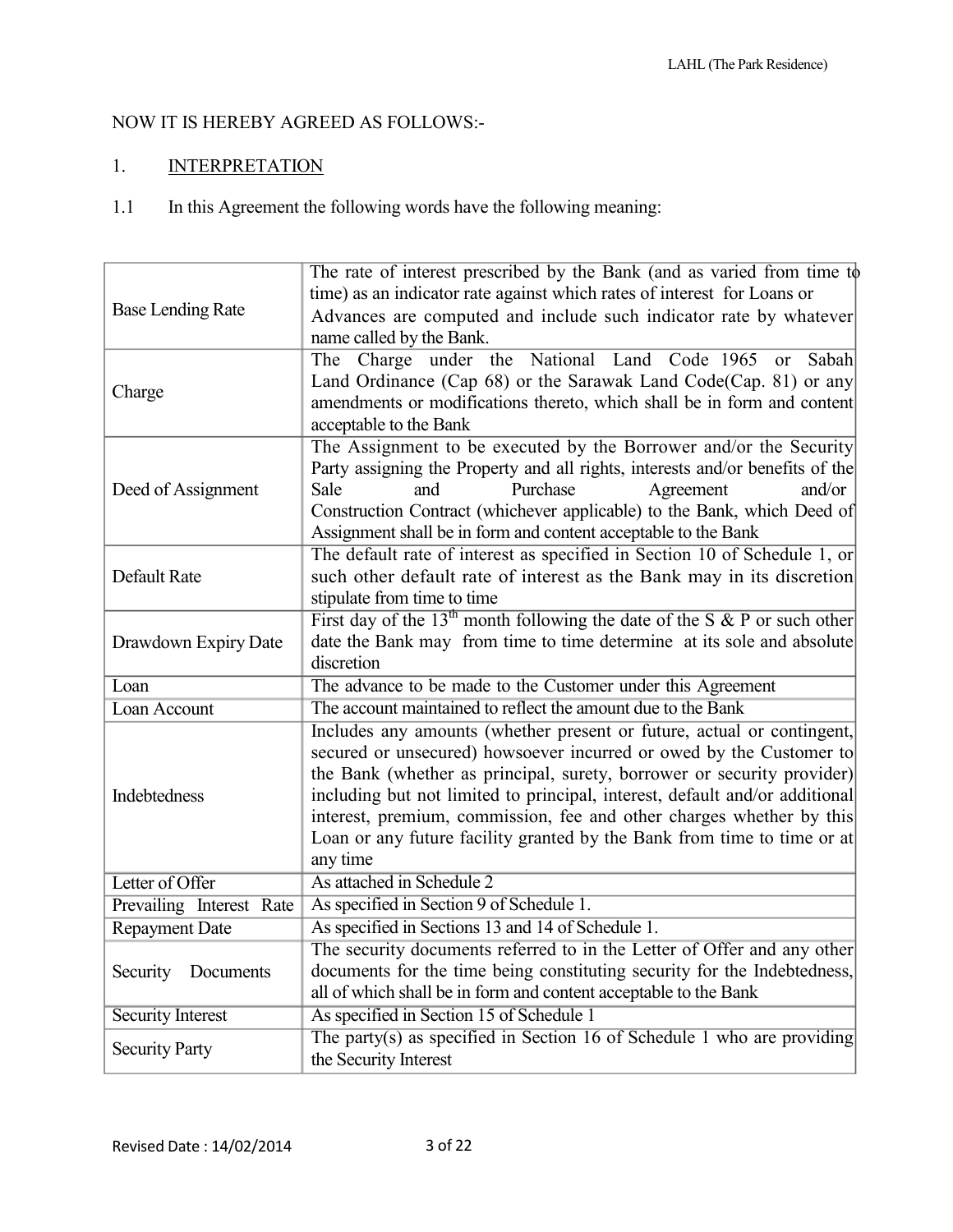- 1.2 Reference to the masculine gender includes the feminine and neuter genders and vice versa and references to the singular number include the plural and vice versa.
- 1.3 Where two or more persons or parties are included or comprised in any expressions and undertakings expressed to be made to such persons or parties the same shall be enforceable by or against them jointly and severally.
- 1.4 Words applicable to natural persons shall include any body of persons, company, corporation, firm or partnership, corporate or incorporated and vice versa.
- 1.5 Section headings are inserted for convenience only and shall not in any way affect the interpretation thereof.

## 2. AMOUNT, PURPOSE AND DURATION

#### 2.1 Amount

The Bank's obligation under this Agreement shall not exceed the amount specified in Section 6 of Schedule 1.

2.2 Purpose

The Customer shall utilise the Loan for the purpose specified in Section 7 of Schedule 1. The Bank is not bound to ensure that the Customer uses the Loan for the purpose specified.

2.3 Duration

The duration of this Agreement is as specified in Section 8 of Schedule 1, PROVIDED THAT if there is no Vacant Possession of the Loan within thirty six (36) months from the date of the Bank's Letter of Offer, the duration shall be thirty six months from the date of the Bank's Letter of Offer. The Bank can extend the duration by written notice to the Customer.

### 3. CONDITIONS PRECEDENT AND DISBURSEMENT

- 3.1 Conditions Precedent
	- (a) The Customer shall comply with the conditions precedent set out in Schedule 3 herein, within one hundred and eighty (180) days from the date of the Bank's Letter of Offer or any date extended by the Bank by written notice, failing which the Bank reserves the right to withdraw the Loan.
	- (b) Disbursement or utilisation of the Loan will be made only after all conditions precedent have been fulfilled within the period stipulated above.
- 3.2 Waiver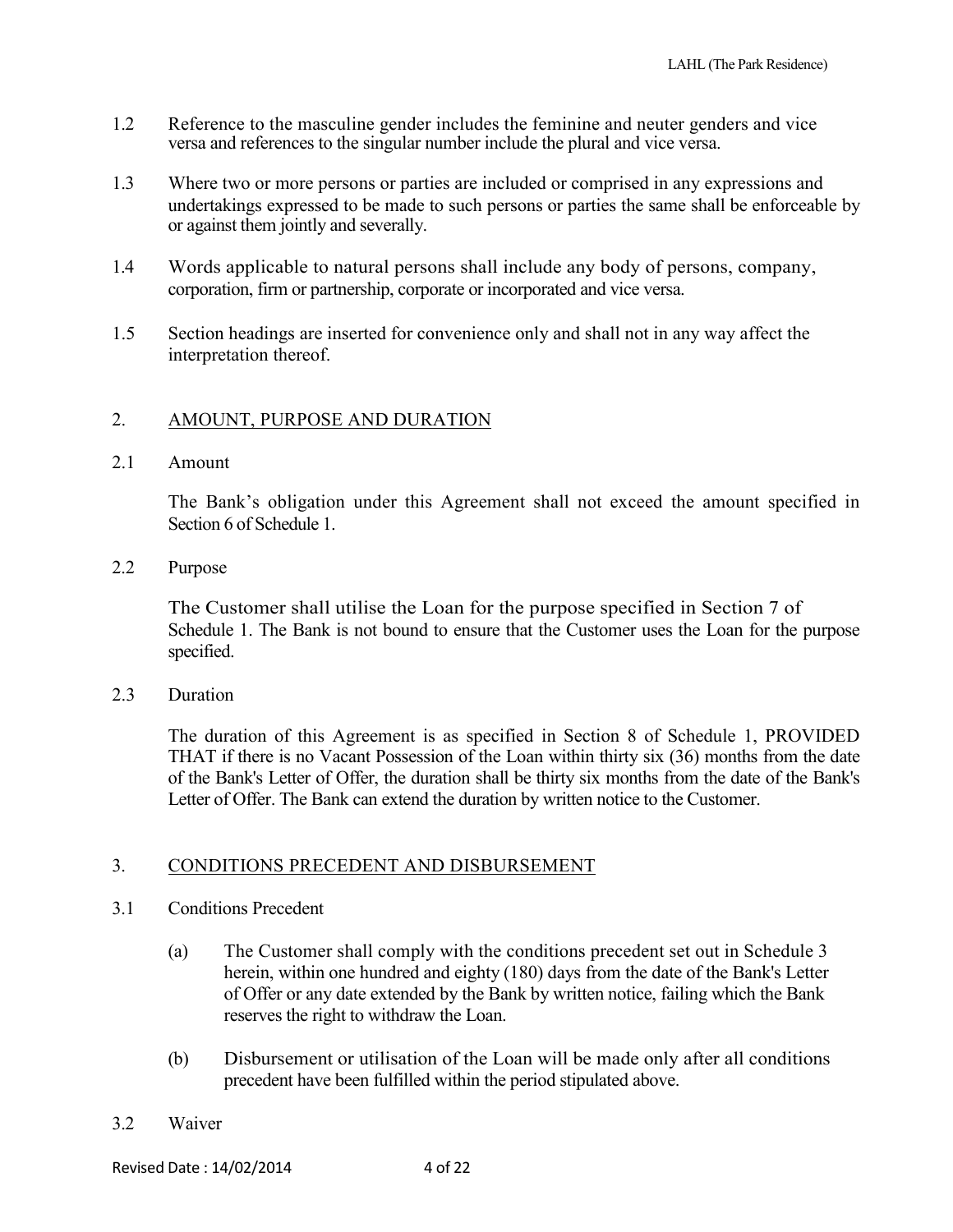The Bank may waive any condition precedent without prejudicing the Bank's right of recovery.

- 3.3 Disbursement
	- (a) The Customer authorises the Bank to pay any amount in such manner and upon such terms and conditions as the Bank deems fit, to any financial institution, firm of solicitors, Developer, Vendor, Builder, Contractor, Architect or such other person responsible for or concerned with the sale of the Property or the construction of the Property, at such times, in such manner, in such amounts, and upon such contingencies and conditions as the Bank may in its absolute discretion decide, and/or by progressive releases or otherwise in accordance with the schedule of payments or such variation as the Bank may deem fit. An acknowledgement from the recipient shall be deemed as if the same had been made or given by the Customer personally.
	- (b) The Customer shall not request the Bank to defer or stop disbursement of any amounts under the Loan if the Bank has already given an undertaking to any third parties to disburse the Loan.
	- (c) The Customer authorises the Bank to withhold the disbursement of the Loan if the Developer or Vendor fails to honour its obligation to any financial institution or if in the Bank's opinion the Developer or Vendor or Contractor or the Security Party is/are in breach of any sale and purchase agreement or any construction contract or Security Interest.
	- (d) The Bank is not obliged either in law or in equity to make or continue to make any disbursement if an event of default had occurred or is about to occur and if capable of being remedied is not remedied within seven (7) days after written notice by the Bank to the Customer.
	- (e) The Customer shall indemnify the Bank for all costs, expenses, claims and demand made on the Bank pursuant to the Bank, having at the request of the customer gave an express or implied undertaking or covenant to any financial institution or Developer or Vendor or their solicitors or firm of solicitors purporting to act for any of them.
- 3.4 Drawdown Expiry Date

No disbursement shall be made after the Drawdown Expiry Date.

## 4. INTEREST

- 4.1 Prevailing Interest Rate on Partial Release
	- (a) Interest shall be debited to the Loan Account on the last day of each calendar

Revised Date: 14/02/2014 5 of 22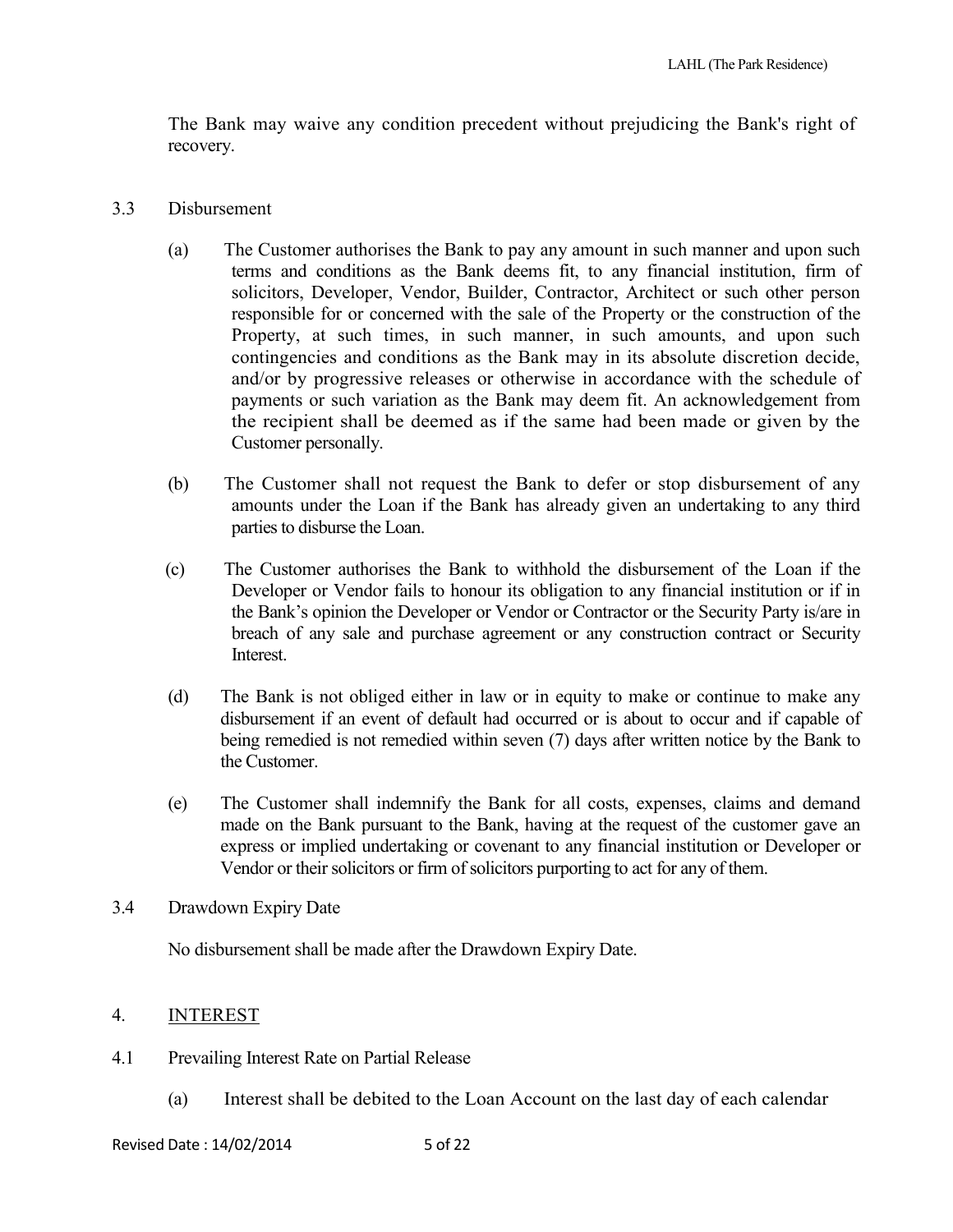month at the Prevailing Interest Rate.

- (b) The Customer shall pay the above interest on the first day of the next calendar month, failing which:
	- (i) the amount of overdue interest shall attract Default Interest at the Default Rate;
	- (ii) the overdue interest as referred to in Clause  $4.1(b)(i)$  above, shall form part of the balance outstanding under the Loan Account and shall be chargeable with interest at the Prevailing Interest Rate;
	- (iii) the Bank reserves the right to reject any application for further disbursement without being liable for any consequential loss.
- 4.2 Prevailing Interest Rate on Full Release
	- (a) Interest shall be debited to the Loan Account on daily balance basis at the Prevailing Interest Rate.
	- (b) The calculation and posting of interest shall occur at midnight irrespective of whether the interest computation date or the last day of the calendar month falls on a weekend or a public or a banking holiday.
- 4.3 Recalculation Upon Variation of Interest Rate

Where the rate of interest for the Loan is varied from a certain date other than the month end (hereinafter referred to as the "Interest Variation Date"), then interest shall be charged as follows:

- (a) The old interest rate shall continue to apply from the start of the previous month end until the day preceding the Interest Variation Date; and
- (b) For the remainder of that month, the new interest rate shall be calculated again on the sum standing to the debit of the Loan Account on the next month end and posted monthly to the Loan Account in the same manner as hereinbefore provided.
- 4.4 Interest for Part of The Month

Where interest needs to be calculated on a number of days, which is less than one month, then interest, shall be calculated on the actual number of days found in that particular month.

4.5 Capitalisation of Interest

The interest on the Loan including capitalised interest shall at the end of each calendar month be capitalised and added for all purposes to the Loan then owing,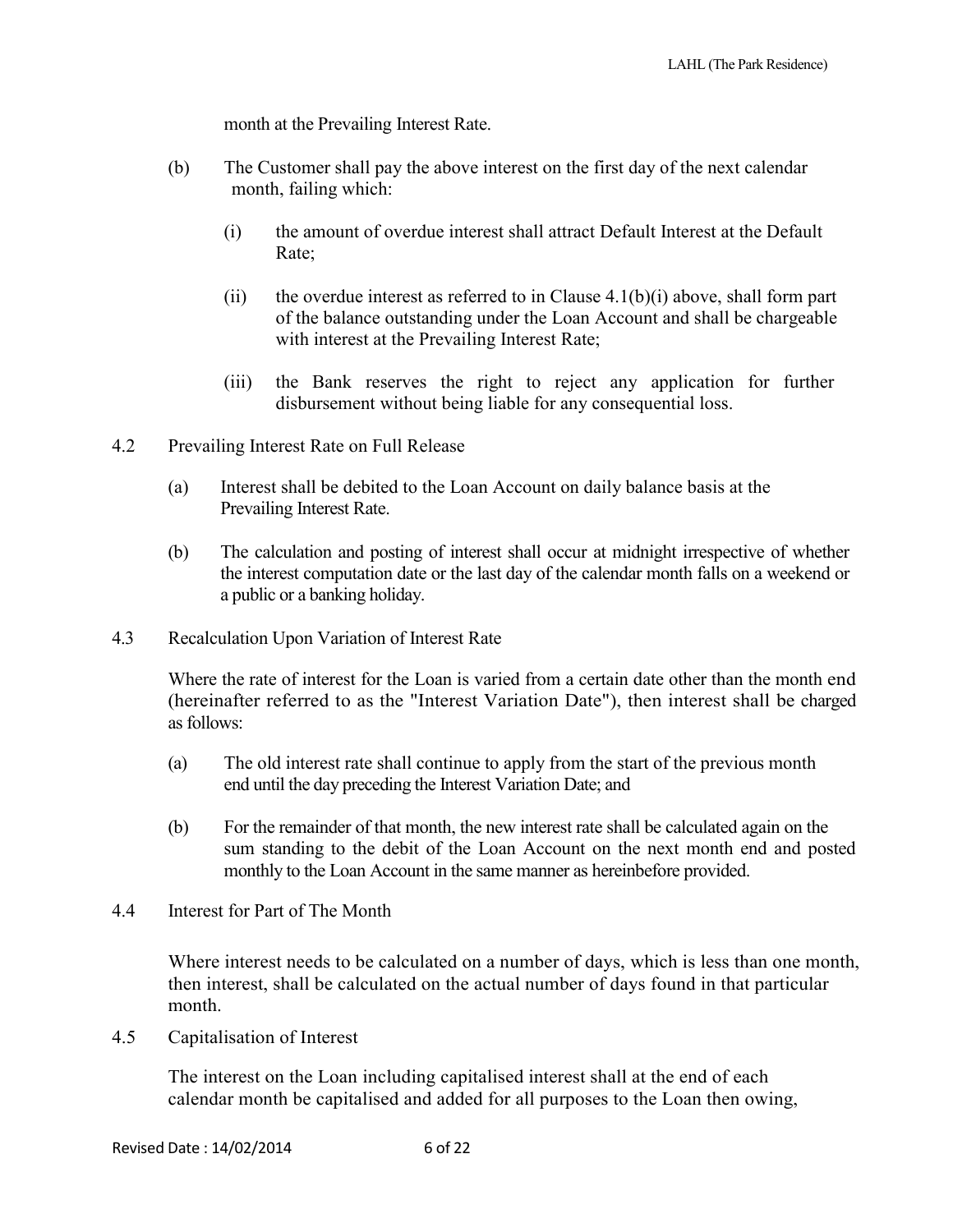and shall thence forth bear interest at the Prevailing Interest Rate notwithstanding that the relationship of financiercustomer has ceased. Notwithstanding any capitalisation of interest, the Customer shall service the interest monthly.

### 4.6 Default Interest Rate

- (i) Default interest at the Default Rate shall be chargeable under the circumstances stated in Section 10 of Schedule 1 herein, before as well as after judgment, and such default interest shall be payable by the Customer as a right within the meaning of Section 11 (b) of the Civil Law Act 1956, and shall constitute the rate otherwise agreed within the meaning of Section 16 (i) of the Courts of Judicature Act 1964.
- (ii) The above charges shall be in addition and without prejudice to the power, rights and remedies available to the Bank and is to be charged from the date they become due to the date of actual payment.

Notwithstanding the above, the Bank reserves the right to charge default interest at any other rate which the Bank may in its discretion stipulate, and a statement in writing signed by an officer of the Bank as to the rate and/or amount of default interest payable shall be conclusive evidence of the rate and/or amount of default interest payable by the Customer.

- 4.7 Variation of Interest Rate and Other Charges
	- (i) The Bank shall have the discretion to vary the Prevailing Interest Rate and/or other bank charges (by either varying the Base Lending Rate or the margins or spreads above the Base Lending Rate or both or in the manner or mode of computation or charging or howsoever) by the following manner:
		- (a) Variation of Base Lending Rate

By placing in one issue of a daily national newspaper of the Bank's choice or by displaying at the premises of the Bank a general notice and the variation shall take effect on the date specified; and/or

(b) Variation of Spread or Margin Above Base Lending Rate and/or Other Bank Charges

By serving a notice in writing (no signature is required if sent by computer generated advice) by ordinary mail at the Customer's risk to the last known address of the Customer and such notice shall be deemed to have been received three (3) days after its date of posting. The variation shall take effect from the date specified in the notice (which may be a date already passed in which case the variation shall have retrospective effect).

(ii) The Customer shall not be relieved from payment of the new Prevailing Interest Rate and/or bank charges if the Bank fails to give such notice.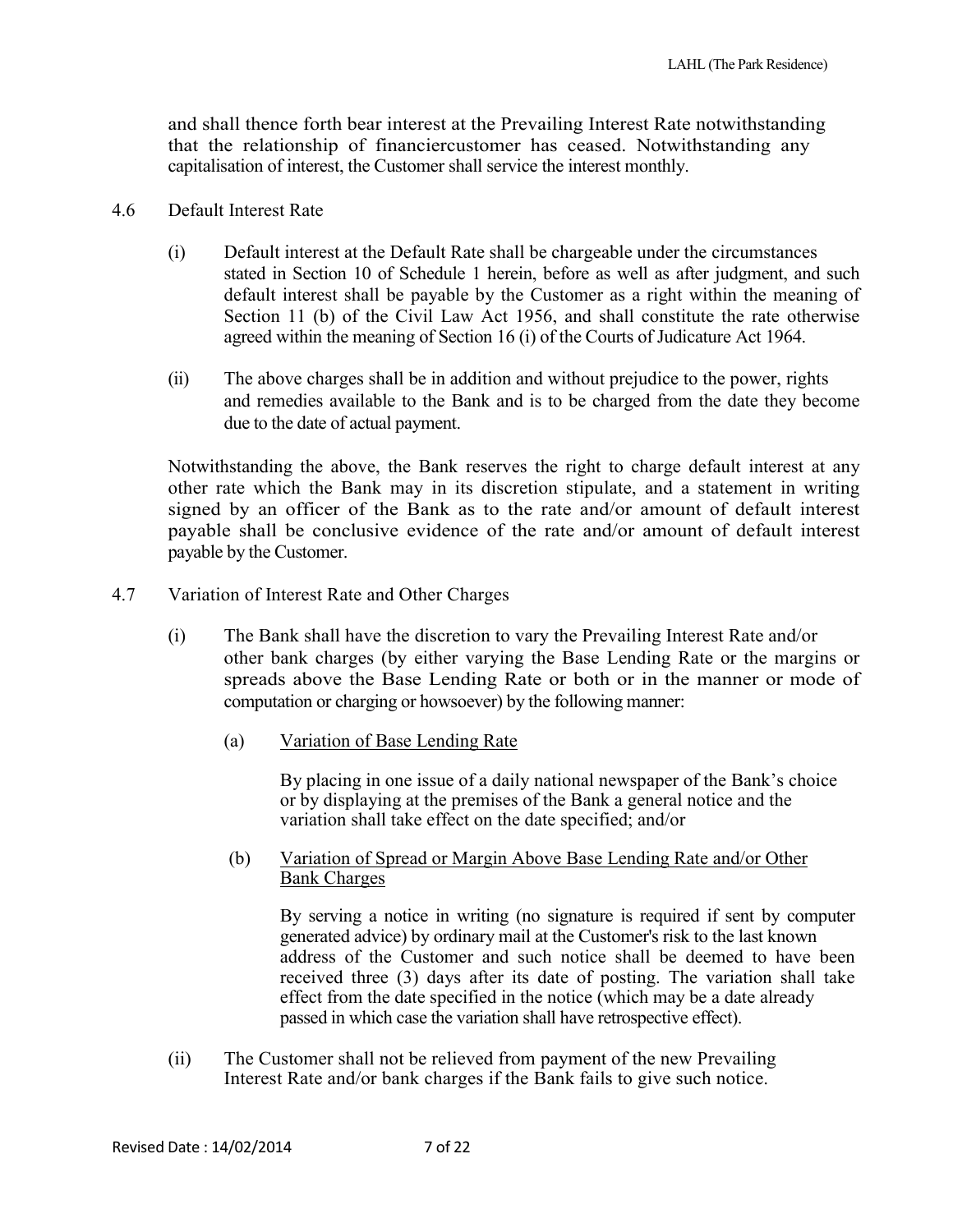- (iii) The decision of the Bank shall be final and shall not be questioned at any time.
- (iv) If and whenever there is a variation to the Prevailing Interest Rate and/or other bank charges, the Bank may in its absolute discretion make the necessary adjustment consequential to such variation either by varying the amount of any instalment or varying the number of instalments or both.
- 4.8 Section 8(2A) of the Bankruptcy Act 1967

The Customer and the Security Party agree to pay the Prevailing Interest Rate and/or Default Rate in the event that the Bank does not realise its Security Interest within six (6) months from the date of the Receiving Order.

#### 5. REPAYMENT

#### 5.1 Repayment

- (i) The Customer shall repay the Loan by instalment as per the amount specified in Section 12 of Schedule 1 hereto. The first instalment shall commence upon the full drawdown of the Loan i.e on the first day of the  $13<sup>th</sup>$  month following the date of the S & P or upon such other date the Bank may from time to time determine at its sole and absolute discretion and subsequent instalments shall be paid before or on the monthly Repayment Date.
- (ii) The Bank shall be entitled to vary the above monthly instalment to ensure that the amount outstanding is paid in full by the final Repayment Date (a day which shall be notified later by the Bank as the day when the total sum outstanding under the Loan shall be satisfied by the final instalment as required and made pursuant to this Clause).
- (iii) The Bank may extend the duration to a further term on such terms and conditions as determined by the Bank.
- (iv) Notwithstanding the above, full payment must be made on receipt of a demand by the Bank.

#### 5.2 Prepayment

- (a) The Customer may, with the Bank's consent and by paying the charges stipulated in Clause 5.2(c) below, prepay the amount outstanding or part of the amount outstanding by giving three (3) months notice stating the redemption sum and evidence satisfactory to the Bank that all authorisation necessary for the redemption have been unconditionally obtained.
- (b) The Bank may charge additional interest if the Customer fails to pay the redemption sum within the period for redemption.
- (c) As consideration for the Bank's consent, and if so stated in the Letter of Offer, the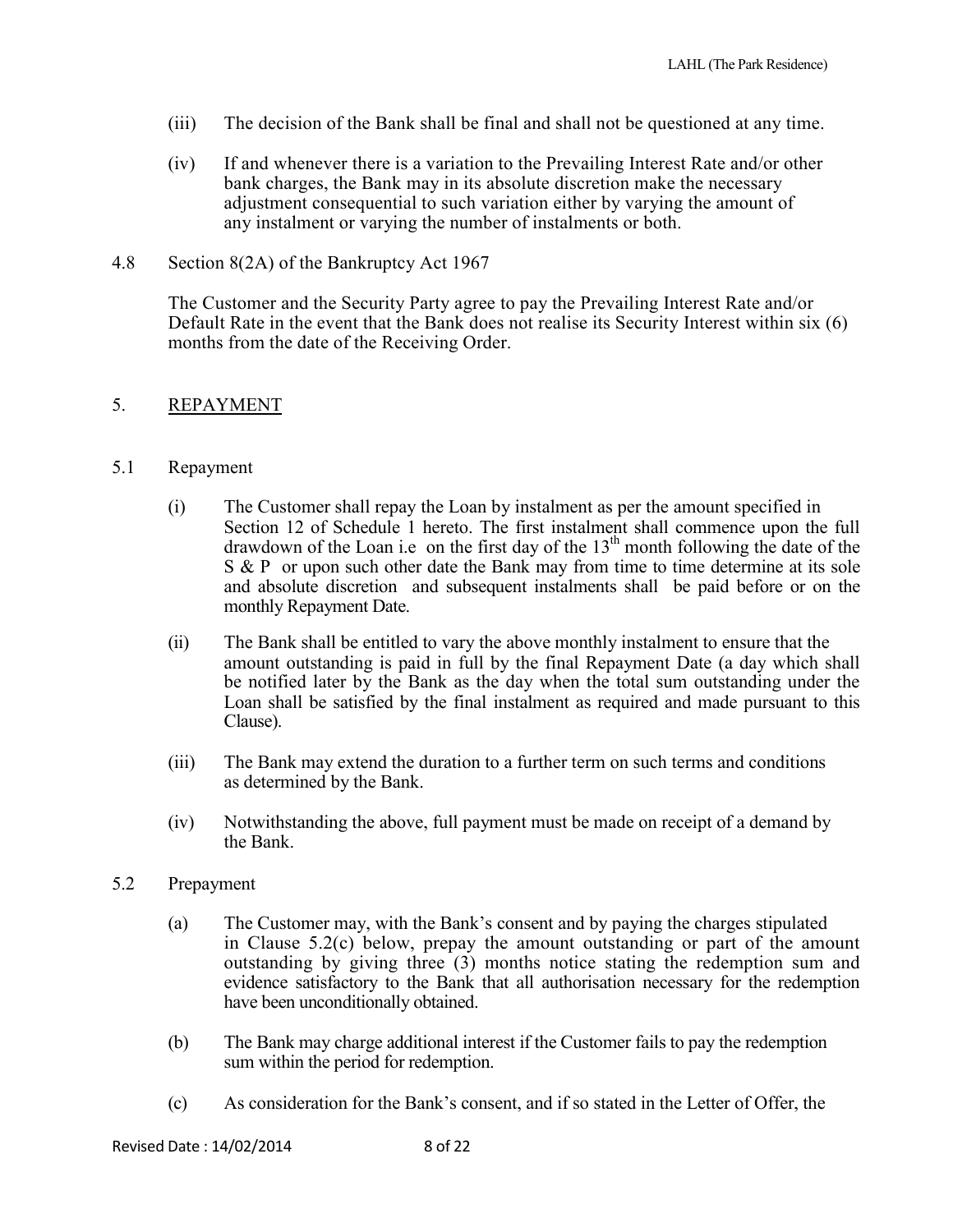Customer shall pay any prepayment charges stipulated in the Letter of Offer, in the manner and/or in the circumstances stated in the Letter of Offer.

(d) The Bank reserves the right to vary the terms of Clause 5.2(a) above as per the Letter of Offer and/or the Special Conditions in Schedule 2 herein.

#### 5.3 Redemptions

If so stated in the Letter of Offer, the Customer shall pay a redemption fee at the rate stated in the Letter of Offer if the Loan is fully discharged, terminated or redeemed by either party, within the period stated in the Letter of Offer.

#### 6. PAYMENTS

- 6.1 All payments under this Agreement shall be made on or before the monthly Repayment Date. This Clause does not apply for prepayment made under Clause 5.2 above.
- 6.2 Any prepayments made may be applied towards the Customer's repayment obligation in inverse order of maturity.
- 6.3 All payments to be made shall in Malaysian Ringgit and in immediately available funds.
- 6.4 All payments shall be made without setoff, counter claim and any deduction whatsoever.
- 6.5 The Bank may debit the Loan Account, as an advance to the Customer, to effect payments of all quit rent, assessment, premium, fee, commission, legal costs (both party and party and solicitor and client costs), valuation and/or any other charges due and payable under this Agreement. Any advance made under this Clause shall be repaid within fourteen  $(14)$  days of a notice given by the Bank. Interest at the Prevailing Interest Rate shall be charged on all advances.

### 7. REPRESENTATIONS AND WARRANTIES

- 7.1 The Customer represents and warrants to the Bank that:
	- (i) The Customer has full power to enter and perform the Customer's obligations under this Agreement.
	- (ii) The acceptance of the Loan shall not constitute an event of default under any of the Customer's agreements with a third party or contravene any law or regulation or order to which the Customer is a party.
	- (iii) There is no legal proceedings and/or bankruptcy or winding up proceedings threatened or pending against the Customer and/or the Customer is not an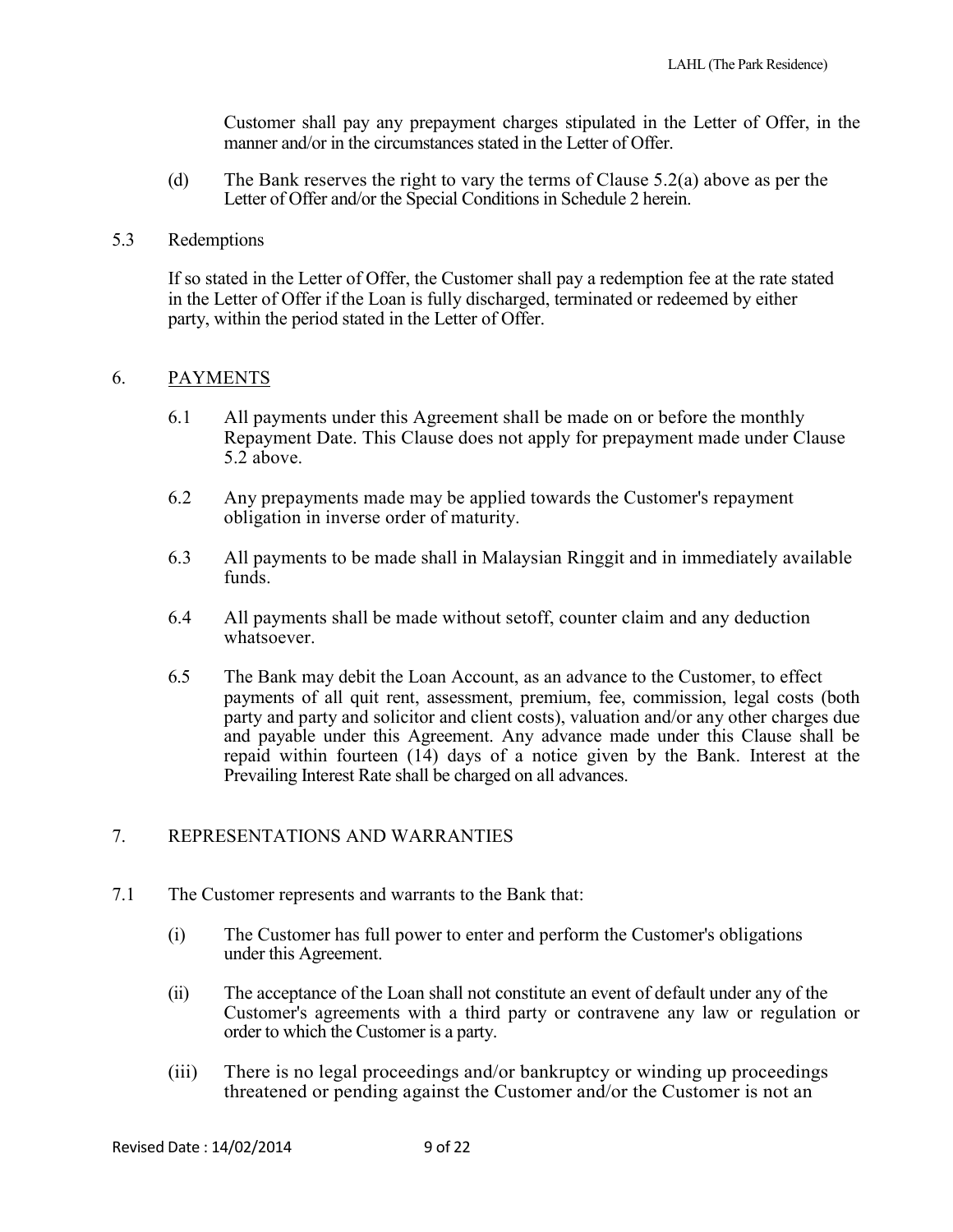undischarged bankrupt or wound up and/or the Customer has not violated any court order or judgment.

- (iv) All information furnished to the Bank are true and do not omit any facts which would affect the Bank's decision to grant this Loan.
- (v) There is no violation of Section 62 of BAFIA.
- (vi) The Customer and/or the Security Party is/are or shall be the beneficial owner(s) of the Property.
- (vii) That at the date of this Agreement, there is no encumbrance on the Property except those described in the Security Interest.
- 7.2 Each of the above representations and warranties shall be continuing during the duration of this Agreement.

### 8. DEFAULT

8.1 Events

Each of the following events shall be an event of default:

- (a) Failure by the Customer to meet the Bank's demand within the time stipulated in the demand.
- (b) Failure by the Customer to pay the monthly instalment, the interest, capitalized interest, default interest and/or other charges within the time stipulated.
- (c) Failure by the Customer to comply with any part of the terms and/or conditions of this Agreement.
- (d) If there is any misrepresentation in any form by the Customer and/or if the Bank discovers information which may affect the Bank's decision to grant the Loan and/or should the Bank have any reason to believe that any information supplied to the Bank is false, untrue or misleading.
- (e) Failure by the Security Party to comply with any part of the terms and/or conditions of the Security Interest.
- (f) If any housing development project and/or construction of any property and/or building, and/or any form of construction project, which involves any Property financed under the Loan, is delayed, abandoned or discontinued;
- (g) A situation shall occur which in the opinion of the Bank may imperil, delay or prevent the Customer or the Security Party from performing its obligations or jeopardise the Bank's interest.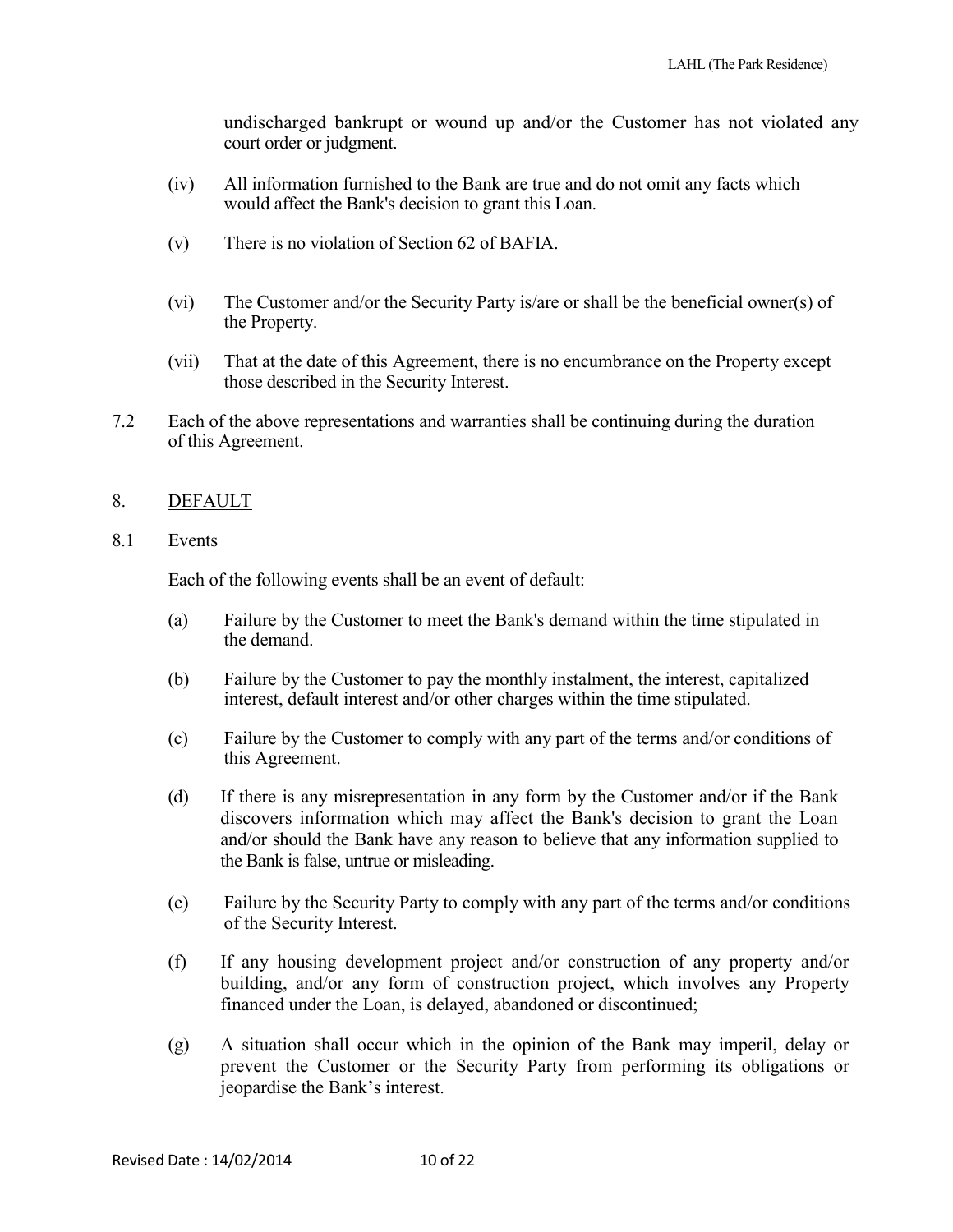- (h) Section 62 of BAFIA is triggered.
- (i) Failure by the Customer to comply with the provisions of other facilities granted by the Bank or by a third party to the Customer.
- (j) The Security Interest shall not be capable of being perfected.
- (k) If it becomes impossible or unlawful for the Bank or the Customer to perform its obligation under this Agreement.
- (l) Any steps and/or proceedings are taken for bankruptcy or winding up, and/or a Receiver and/or Manager is appointed to take over the assets and/or business, of the Developer, Vendor, Contractor, Customer and/or Security Party.
- (m) If any Security Party and or the Customer and or any one of the Customer (i.e. where the Customer comprises more than one natural person) shall die or shall be of unsound mind.
- (o) If any sum shall be due from the Customer and or any of the Security Party and any guarantors (collectively "the Obligors') to the Bank and or any other third party from time to time or at any time or if any of the Obligors may be or become liable to the Bank anywhere on any banking, loan, any other credit facilities or any other account current or otherwise ("the account(s)") or in any other manner whatsoever including but not limited to liability of any of the Obligors incurred to the Bank as surety(ies) or guarantor(s) or if default is made in relation to any provisions governing the account(s)
- 8.2 Consequences
	- (i) Upon the occurrence of any or all events of default, the Bank reserves the right to withdraw and/or suspend the Loan, the Customer shall repay all amounts outstanding under the Loan, and the Bank may exercise all its rights and remedies at law and in equity.
	- (ii) Notwithstanding Clause 8.2(i) above, the Bank reserves the right to vary the Prevailing Interest Rate as per Section 11 of Schedule 1 if the Customer fails to pay the monthly instalment, interest, capitalised interest, default interest and other charges.
- 8.3 Remedies Exercised Concurrently
	- (a) The Bank shall have the right to exercise its remedies concurrently, including pursuing all remedies of sale or realisation of security and civil suit to recover the amount outstanding.
	- (b) The exercise of the above rights would not subject the Bank to any claim for involuntary loss.
	- (c) The Customer shall pay the Bank the difference between the Indebtedness and the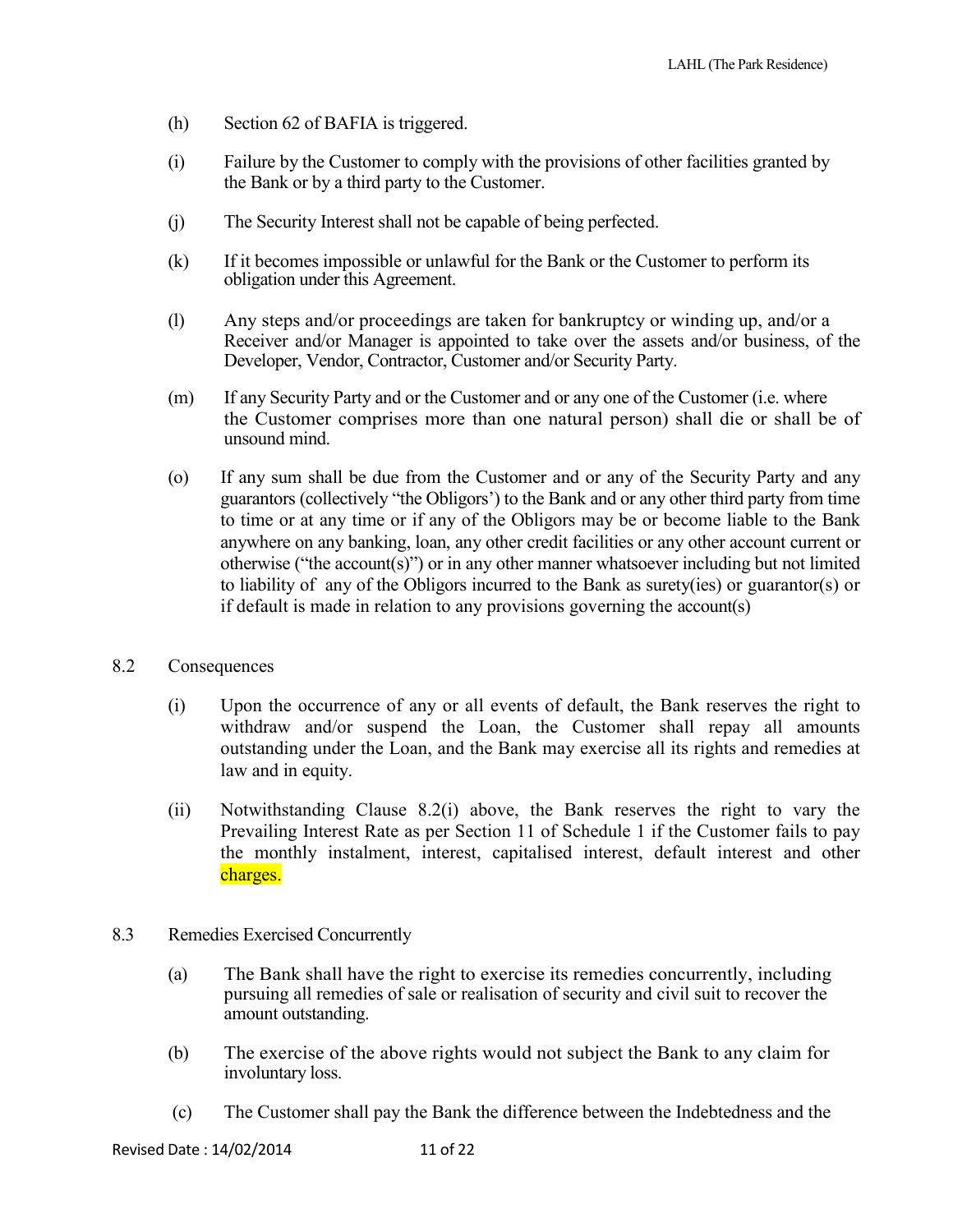net proceeds of the sale of the Property.

### 9. SECURITY

- 9.1 The Customer shall provide, or shall ensure that the Security Party provides, the Security Interest and a power of attorney appointing the Bank or any other person authorised by the Bank, as attorney of the Customer and/or Security Party and in the Customer's and/or Security Party's name and on their behalf, to deal with the Property, by executing the standard form(s) prescribed by the Bank.
- 9.2 The Bank shall have the right to request for a substitution of the Security Interest or additional security, and the Customer shall comply with such request by executing all the standard form(s) prescribed by the Bank and all costs would be borne by the Customer.
- 9.3 The Security Interest created in favour of the Bank shall be continuing security for the existing Indebtedness and future Indebtedness of the Customer with the Bank.
- 9.4 The Security Party shall not, during the existence of this Agreement, without the prior written consent of the Bank, create or permit any form of mortgage, charge, debenture, pledge, lien, or other security interest, or permit to exist any caveat or prohibitory order in respect of the Property.

#### 10. SECURITY INTEREST

The Customer confirms that the Security Interest is given or assigned to the Bank as Security for existing and future Indebtedness or future advances granted by the Bank to the Customer.

#### 11. INSURANCE

- 11.1 The Customer shall cause the Security Party to maintain a House Owner Insurance Policy with extended coverage for a sum not less than the Loan in the joint names of the Security Party and the Bank or the Bank's interest as assignee endorsed on the Policy, with such insurance company approved by the Bank. The Bank will be nominated as "Loss Payee". The Bank's written consent is required before the Policy is cancelled.
- 11.2 If necessary, the Bank shall effect and/or maintain the above Policy and the Customer or Security Party shall bear the cost so incurred.
- 11.3 Unless provided otherwise, the Customer shall take out and maintain a mortgage reducing term assurance policy and to assign the Policy and all benefits and advantages to the Bank.
- 11.4 All monies received on any of the above Policies will be applied to or towards making good the loss or damage to the Property or at the Bank's option, towards paying the Indebtedness.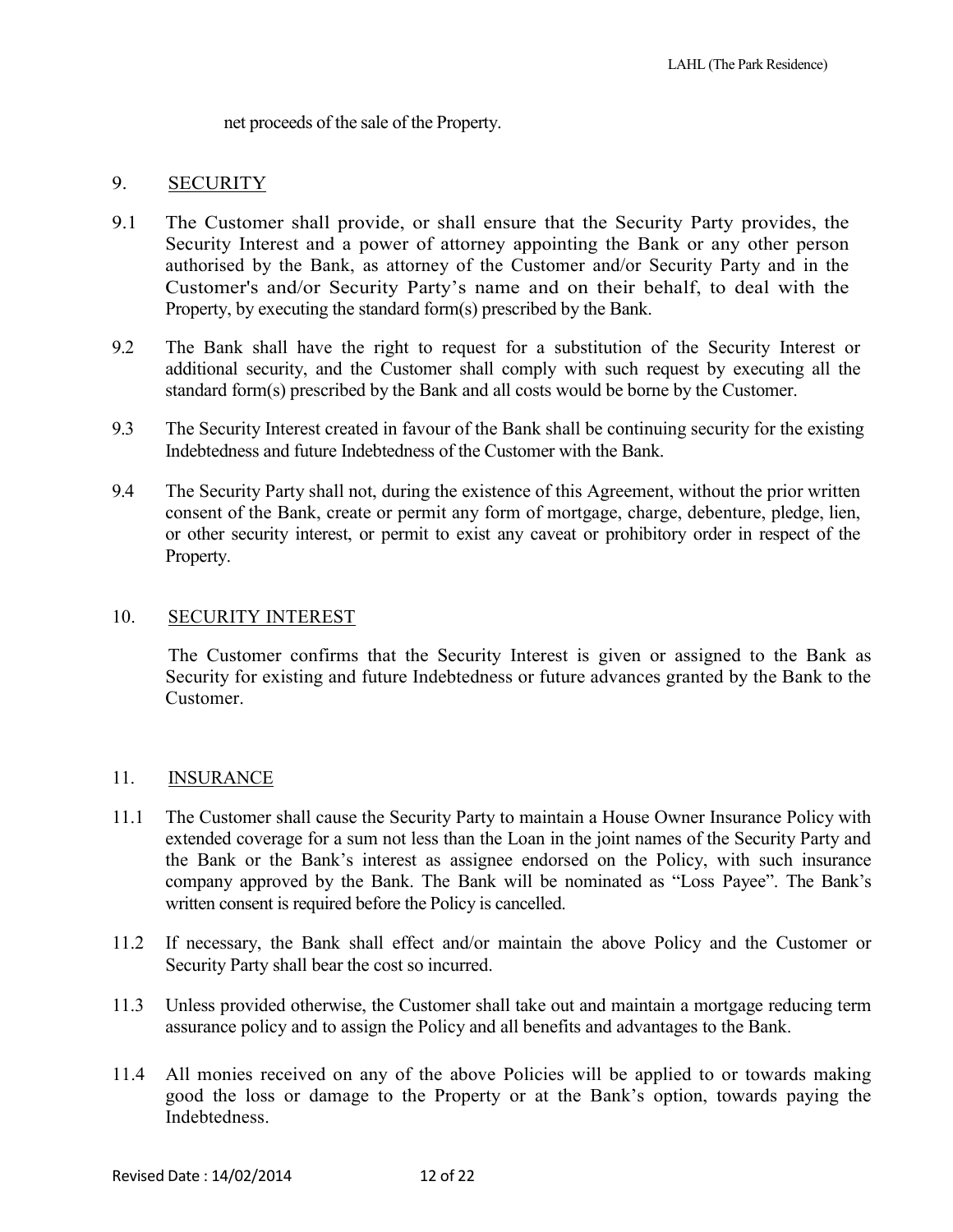- 11.5 The Customer or the Security Party shall hold monies received on such insurance in trust for the Bank and the Bank may receive and give a good discharge for all such monies.
- 11.6 Pending receipt of any monies from the insurance company, the Customer shall continue paying whatever instalment and/or monies due and payable.
- 11.7 The Customer shall bear the difference between the cost of making good the loss or damage to the Property and any amounts received from the insurance company, in addition to continuing paying any instalment(s), and shall pay to the Bank within seven (7) days from the date of demand by the Bank the difference between the amount outstanding under the Loan and the amount so received. Interest at the Default Interest Rate shall be charged on the amount so demanded.

## 12. LIABILITY

Notwithstanding anything to the contrary, in no event will the measure of damages payable by the Bank to the Borrower for any loss or damage incurred by the Borrower include, nor will the Bank be liable for, any amounts for loss of income or profit or savings, or any indirect, incidental, consequential, exemplary, punitive or special damages of the Borrower, even if the Bank had been advised of the possibility of such loss or damages in advance, and all such loss and damages are expressly disclaimed.

### 13. OTHER CONDITIONS

### 13.1 Letter of Offer

This Agreement, the Schedules and the Letter of Offer shall supersede all oral negotiations and prior correspondence in respect of this Loan. The Schedules and the Letter of Offer shall form part of this Agreement. In the event of any inconsistencies between this Agreement, the Security Interest and the Letter of Offer, this Agreement shall prevail.

13.2 Review

This Agreement is subject to periodic review at the discretion of the Bank and the terms and/or conditions as varied by the Bank from time to time.

#### 13.3 Conclusive Evidence

Any statement by an officer of the Bank as to the amount owing as communicated to the Customer shall be final and conclusive proof of the Indebtedness except for manifest error or where fraud is proven.

#### 13.4 Lien and Set-Off

(a) The Bank shall have a lien on all assets (movable and immovable) of the Customer

Revised Date : 14/02/2014 13 of 22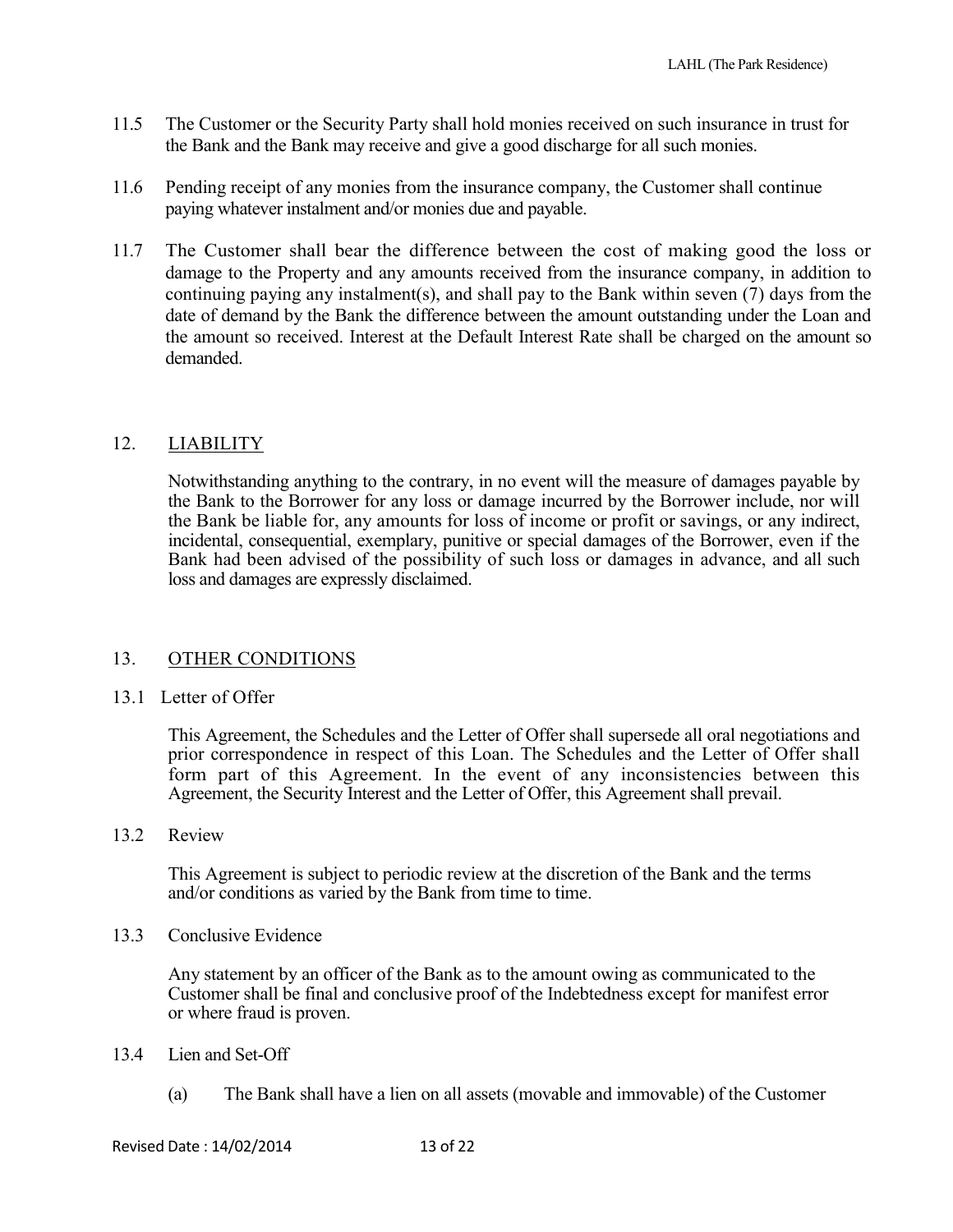whether in the possession of the Bank, its affiliates, branch or office, and the Bank shall have a right to withhold, combine, consolidate, debit, transfer and/or set-off from any accounts of the Customer and or any of the Obligors with the Bank wheresoever situate (whether current, deposit, loan or any other nature whether in Ringgit or in other currency) any available balance or any sum standing to the credit of any one or more of such accounts for the purpose of effecting repayment of the Indebtedness and or the indebtedness of any of the Obligors.

- (b) Until the Indebtedness and or the indebtedness of any of the Obligors have been paid, the Customer shall not be entitled to claim set-off or counterclaim against the Bank in respect of any liability from the Bank to the Customer.
- (c) The Bank is entitled to set-off any monies received from the sale of the Property to discharge the Indebtedness and or the indebtedness of any of the Obligors.

#### 13.5 Disclosure

Subject to the provisions below which (i) prohibit disclosure of information to Group Companies if objected to by the Customer; and (ii) require the Customer's express consent for disclosure of information to third parties for the stated purposes, the Customer hereby agrees and authorizes the Bank to disclose any information relating to this Agreement, the Security Interest, and/or the Customer's affairs or accounts:

- (a) to the Bank's agents, service providers, auditors, legal counsel, other professional advisors and to any person in or outside Malaysia who provides the Security Interest and/or is a party to any agreements which may constitute or form the basis of such Security Interest;
- (b) to the Central Credit Bureau, Biro Maklumat Cek or other relevant authorities to whom such Bureau or authorities the Bank is required to make such disclosure and/or to any authorities having jurisdiction over the Bank;
- (c) any financial institutions with which the Customer has or propose to have dealings;
- (d) any insurance company which the Bank may deem fit in connection with any insurance policy which the Bank may wish to take pursuant to terms of this Agreement;
- (e) to companies which are or which in future may be companies within the group of the Bank as well as companies within the group of CIMB Group Holdings Berhad, the Bank's ultimate holding company ("the Group Companies") whether such Group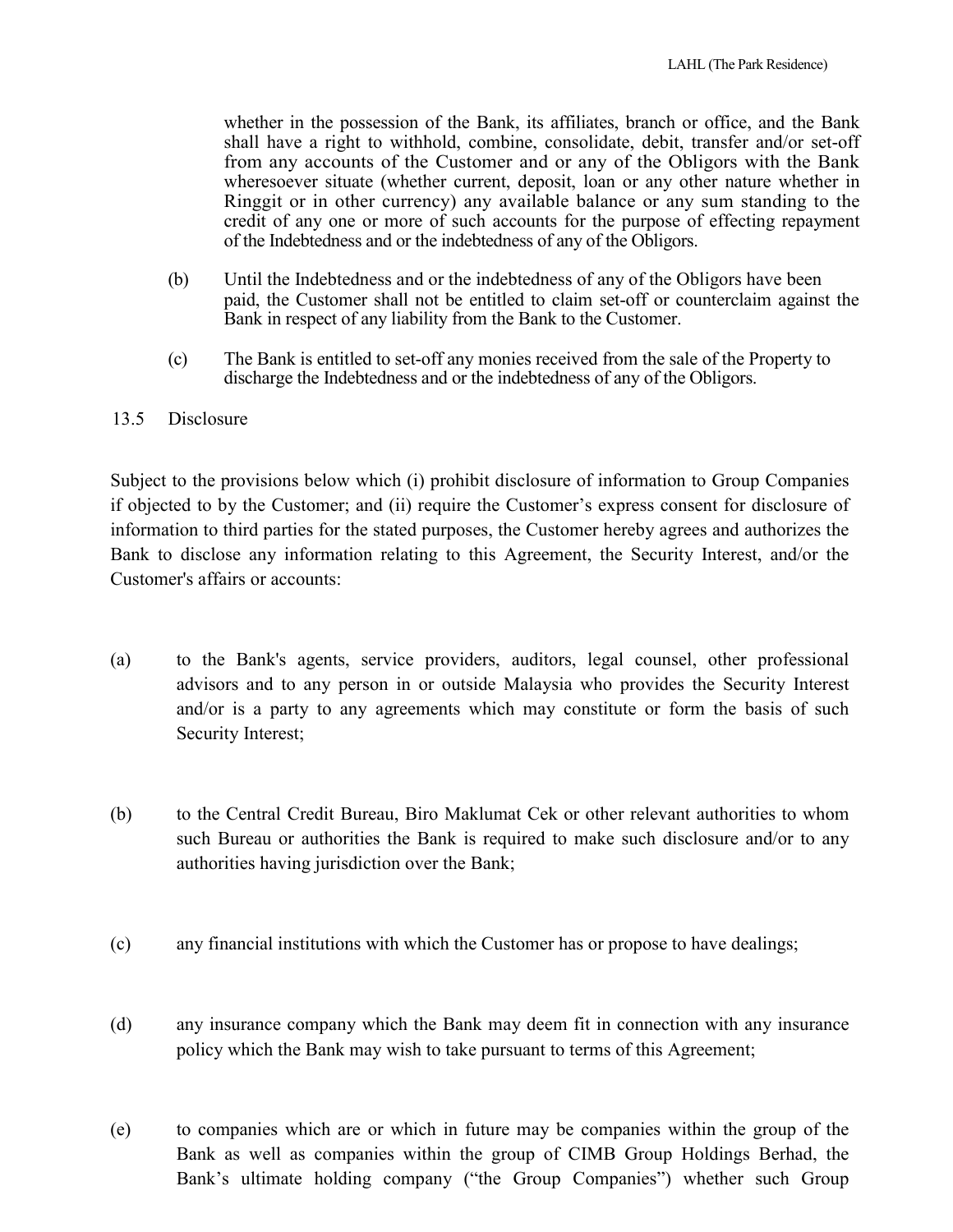Companies are residing, carrying on business, incorporated or constituted within or outside Malaysia;

 for facilitating the business, operations, facilities and services of or granted or provided by the Bank and/or the Group Companies to their customers or as required by law or pursuant to any subpoena or order of the court.

Disclosure to Group Companies shall be for facilitating the operations, businesses, cross-selling and other purposes of the Bank and/ or the Group Companies provided always that **disclosure for cross selling purposes shall not be effected if such disclosure is objected by the Customer** by contacting the Bank at the following telephone number or address (which may be changed by the Bank from time to time by notice to the Customer): 19<sup>th</sup> Floor, Menara Bumiputra Commerce, 11 Jalan Raja Laut, 50350 Kuala Lumpur, Tel No.: 1300-880-900.

Further, where the Bank intends to share the Customer's information (excluding information relating to the Customer's affairs or account) with third parties for strategic alliances, marketing and promotional purposes, the Bank shall ensure that consent form the Customer has been obtained.

The Customer hereby expressly consents to such disclosure and hereby confirms that the Bank, its officers and agents shall be under no liability under any circumstances whatsoever for furnishing such information whether by reason of any misstatement, error, negligence, omission, delay or any matter in connection thereto whatsoever and whether before on or after the date of this Agreement.

### 13.6 Modification and Indulgence

The Bank may at any time without affecting the Security Interest:

- (a) vary the terms and/or conditions of this Agreement.
- (b) vary or increase the Loan.
- (c) grant to the Customer or Security Party any indulgence.
- 13.7 Expenses and Stamp Duty

The Customer shall:

Revised Date : 14/02/2014 14 of 22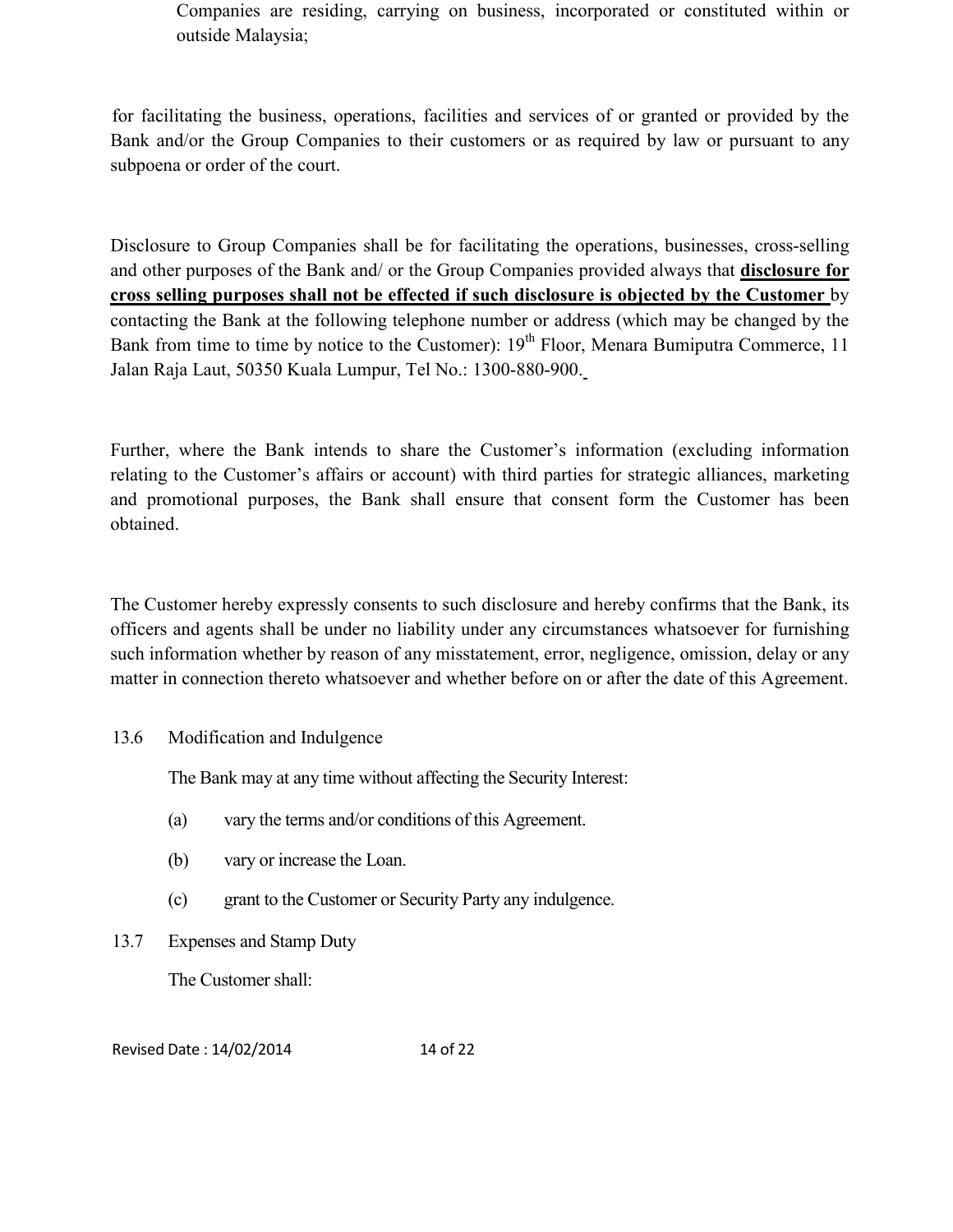- (i) pay on demand, on the basis of full indemnity all expenses (including legal, stamp duty and out of pocket expenses) incurred in connection with this Agreement; and/or
- (ii) indemnify the Bank from and against any losses or liabilities incurred or which the Bank may incur as a result of any delay or omission to pay such stamp duty.

Notwithstanding the above, the Bank reserves the right to vary the terms above as per the Letter of Offer and/or the Special Conditions in Schedule 2 herein.

- 13.8 Service of Notice
	- (a) Any notice in writing required to be served shall be deemed to have been served on the Customer if it is left or sent by ordinary mail to the usual or last known place of business or residence of the Customer or at the address stated in Section 2 of Schedule 1.
	- (b) Unless otherwise stated specifically in this Agreement, if sent by ordinary mail to the Customer, any such notice shall be deemed to be received by the Customer when the notice would in the ordinary course of post have been delivered.
- 13.9 Transfer Benefit

The Bank may at any time with or without the consent or concurrence of the Customer and/or the Security Party transfer this Agreement and the Security Interest to any person. All costs relating to the transfer shall be borne by the Customer.

13.10 Severability

If at any time any provision hereof is or becomes invalid, illegal, or unenforceable in any respect, such provision shall be ineffective to the extent necessary without affecting or impairing the validity, legality, and/or enforceability of the remaining provisions hereof.

13.11 Time

Time shall be the essence of this Agreement.

13.12 Successors Bound

This Agreement and the Security Interest shall be binding upon the heirs, personal representatives, assigns and/or successors-in-title of the Bank and the Customer.

13.13 Governing Law

This Agreement shall be governed by the laws of Malaysia.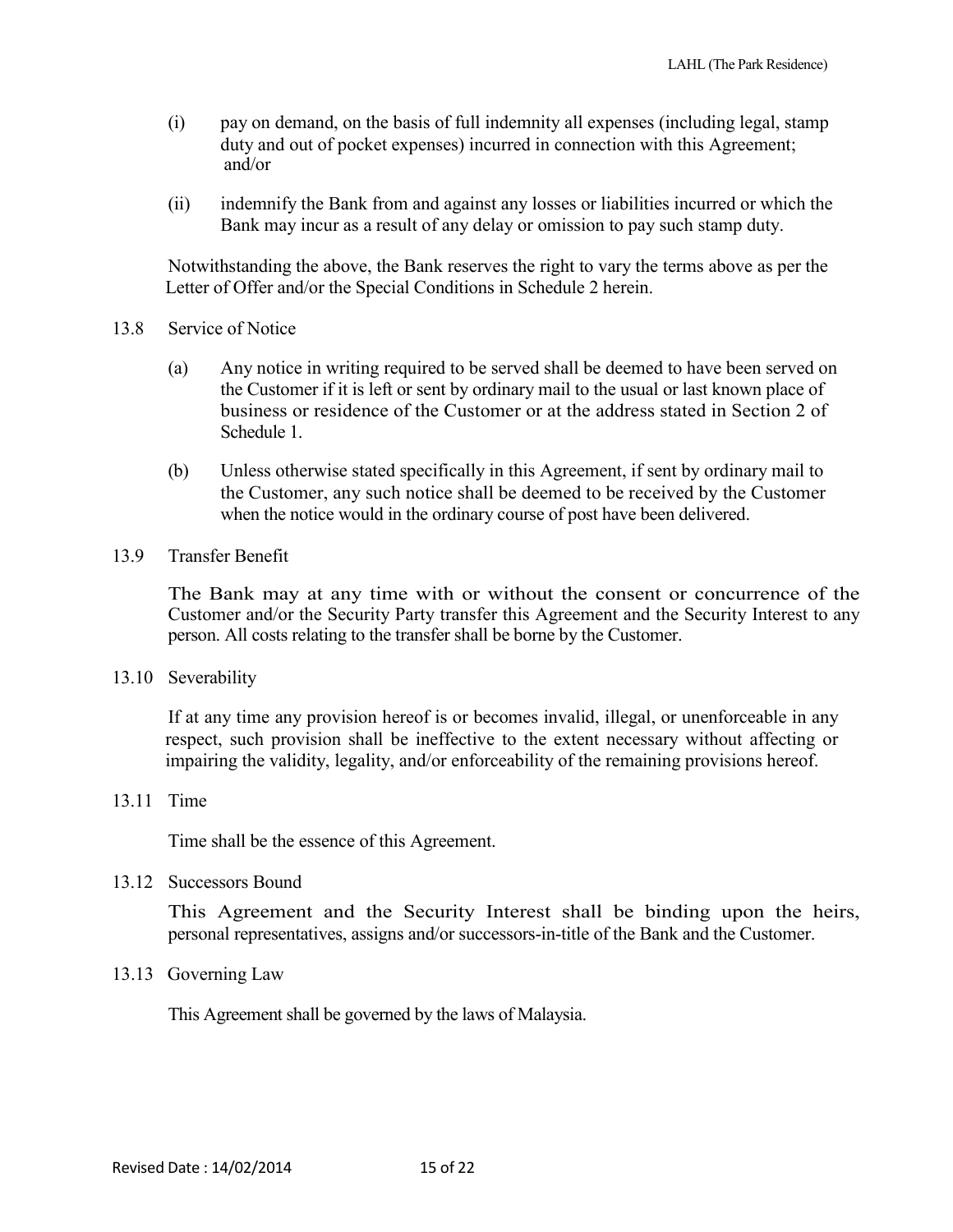### 14 PRINCIPAL AND SUBSIDIARY INSTRUMENTS

IT IS HEREBY AGREED AND DECLARED that the instruments as specified in Section 17 of Schedule 1 are instruments in one transaction to secure the sum to be advanced for principal only and all interest, commission, fees and other charges within the meaning of Section 4 (3) of the Stamp Act 1949.

### 15. PRIVACY CLAUSE

- 15.1 The Customer hereby confirms that the Customer has read, understood and agreed to be bound by the CIMB Group Privacy Notice (which is available at www.cimbbank.com.my or www.cimbislamic.com) and the clauses herein, as may relate to the processing of the Customer's personal information. For the avoidance of doubt, the Customer agrees that the said Privacy Notice shall be deemed to be incorporated by reference into this Agreement.
- 15.2 In the event the Customer provides personal and financial information relating to third parties, including information relating to the Customer's next-of-kin and dependents (where the Customer is an individual) or information relating to the Customer's directors, shareholders, officers, individual guarantors and security providers (where the Customer is a corporation), for the purpose of opening or operating the Customer's account(s)/facility(ies) with the Bank or otherwise subscribing to the Bank's products and services, the Customer (a) confirms that the Customer has obtained their consent or is otherwise entitled to provide this information to the Bank and for the Bank to use it in accordance with this agreement; (b) agree to ensure that the personal and financial information of the said third parties is accurate; (c) agree to update the Bank in writing in the event of any material change to the said personal and financial information; and (d) agree to the Bank's right to terminate this agreement should such consent be withdrawn by any of the said third parties.
- 15.3 Where the Customer instructs the Bank to effect any sort of cross-border transaction (including to make or receive payments), the details relevant to the cross-border transaction (including information relating to those involved in the said transaction) may be received from or sent abroad, where it could be accessible (whether directly or indirectly) by overseas regulators and authorities in connection with their legitimate duties (e.g. the prevention of crime). In instructing the Bank and/or the Bank's agents to enter into any cross-border transaction on behalf of the Customer, the Customer agrees to the above said disclosures on behalf of the Customer and others involved in the said cross-border transaction.
- 15.4 The Bank may use a credit reporting/reference agency to help make decisions, for example when the Bank needs to (a)check details on applications for credit and credit-related or other facilities; (b) manage credit and credit-related accounts or facilities, including conducting reviews of the Customer's portfolio(s); and/or recover debts. The Customer will be linked by credit reporting/reference agencies to any other names the Customer uses or has used, and any joint and several applicants. The Bank may also share information about the Customer and how the Customer manages the Customer's account(s)/facility(ies) with relevant credit reporting/reference agencies.
- 15.5 Even after the Customer has provided the Bank with any information, the Customer will have the option to withdraw the consent given earlier. In such instances, the Bank will have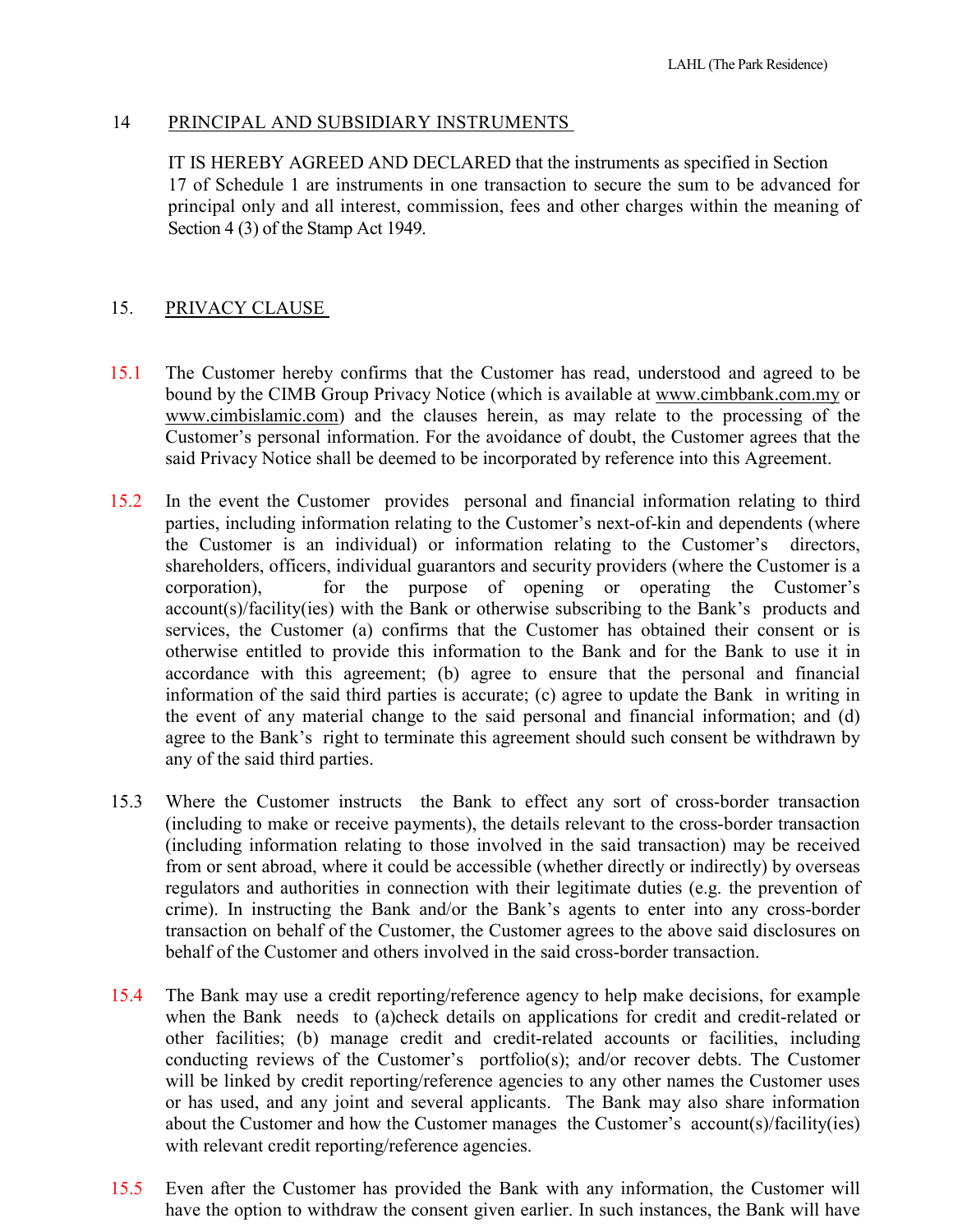the right to not provide or discontinue the provision of any product, service, account(s) and/or facility(ies) that is/are linked with such information.

- 15.6 The Bank reserves the right to amend this clause from time to time at the Bank's sole discretion and shall provide prior notification to the Customer in writing and place any such amendments on the Bank's websites and/or by placing notices at the banking halls or at prominent locations within the Bank's branches.
- 15.7 For the purposes of this Clause, the CIMB Group consists of CIMB Group Holdings Berhad and all its related companies as defined in Sec 6 of the Companies Act 1965 and jointly controlled companies that provide financial and other regulated services, excluding companies, branches, offices and other forms of presence operating outside Malaysia, and the use of the words " the Bank" and " the Bank's" are to be read as references to the CIMB Group.
- 15.8 This clause shall be without prejudice to any other clause in this Agreement which provides for the disclosure of information.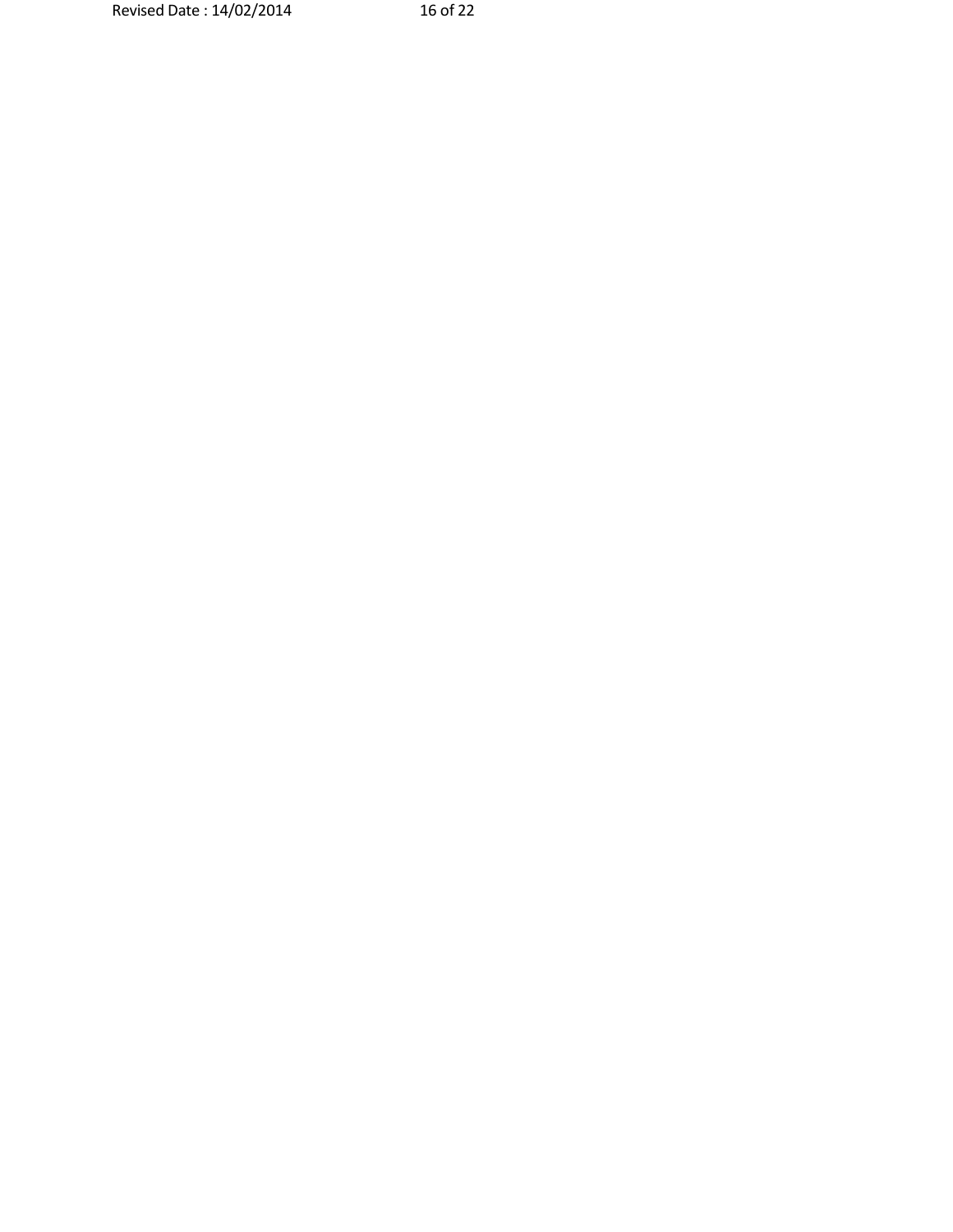IN WITNESS WHEREOF the parties hereto have set their hands and seal hereunto.

| Signed for and on behalf of<br><b>CIMB BANK BERHAD</b><br>(13491P)<br>by its Attorney in the<br>presence of: |  |
|--------------------------------------------------------------------------------------------------------------|--|
| (I.C. No.                                                                                                    |  |
| Signed by the Customer<br>in the presence of                                                                 |  |
| (I.C. No.                                                                                                    |  |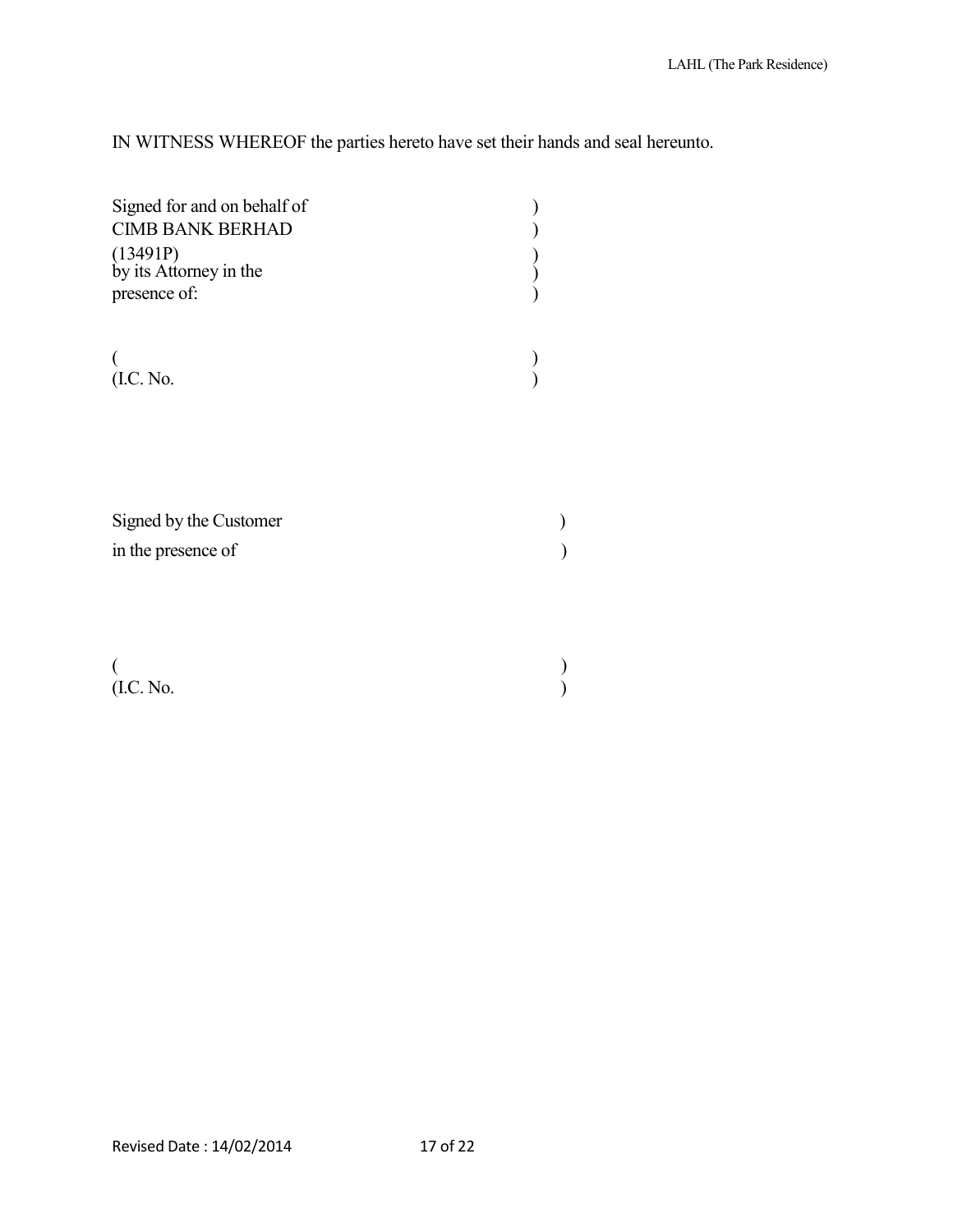|                | <b>SCHEDULE 1</b>                                                                                          |                                                                                                                                                                                                                                                                                                                                                                                             |  |  |  |  |
|----------------|------------------------------------------------------------------------------------------------------------|---------------------------------------------------------------------------------------------------------------------------------------------------------------------------------------------------------------------------------------------------------------------------------------------------------------------------------------------------------------------------------------------|--|--|--|--|
|                |                                                                                                            | (which is to be taken, read and construed as an essential part of this Agreement)                                                                                                                                                                                                                                                                                                           |  |  |  |  |
| Section        | Item                                                                                                       | Description                                                                                                                                                                                                                                                                                                                                                                                 |  |  |  |  |
| 1              | Name and address of the<br><b>Branch</b><br>granting the Loan.                                             |                                                                                                                                                                                                                                                                                                                                                                                             |  |  |  |  |
| 2              | Name(s) and address $(es)$ of<br>the<br>Customer.                                                          |                                                                                                                                                                                                                                                                                                                                                                                             |  |  |  |  |
| 3              | Description of the Property                                                                                | The particulars of the Property shall be as stated in the<br>Charge/Deed of Assignment (to delete whichever is<br>inapplicable) dated<br>between the<br>Bank and the Security Party, subject to the Bank's right to<br>vary and/or amend the particulars of the Property and/or<br>the Charge/Deed of Assignment (to delete whichever is<br>inapplicable) at the Bank's absolute discretion |  |  |  |  |
| $\overline{4}$ | description<br>Name,<br>and<br>of the<br>address<br>present<br>Chargee/Assignee or Vendor<br>or Contractor |                                                                                                                                                                                                                                                                                                                                                                                             |  |  |  |  |
| 5              | The date and year of the Sale<br>and<br>Purchase Agreement or the<br><b>Construction Contract</b>          | The<br>of<br>the<br>date<br>Sale<br>Purchase<br>and<br>Agreement/Construction Contract (to delete whichever is<br>inapplicable) shall be as stated in the Charge/Deed of<br>Assignment (to delete whichever is inapplicable) dated<br>between the Bank and the Security<br>Party.                                                                                                           |  |  |  |  |
|                |                                                                                                            | Ringgit<br>Malaysia                                                                                                                                                                                                                                                                                                                                                                         |  |  |  |  |
|                |                                                                                                            | (RM)                                                                                                                                                                                                                                                                                                                                                                                        |  |  |  |  |
| 6              | Maximum amount of Loan                                                                                     |                                                                                                                                                                                                                                                                                                                                                                                             |  |  |  |  |
| $\tau$         | Purpose of Loan                                                                                            |                                                                                                                                                                                                                                                                                                                                                                                             |  |  |  |  |
| 8              | Maximum Duration of Loan                                                                                   | () months from                                                                                                                                                                                                                                                                                                                                                                              |  |  |  |  |
| 9              | <b>Prevailing Interest Rate</b>                                                                            | percent (%) above Base Lending Rate or percent (%)<br>per annum or                                                                                                                                                                                                                                                                                                                          |  |  |  |  |
| 10             | Default Rate                                                                                               | per cent $($ , $\%$ ) per annum on any instalment<br>(a)<br>in arrears;                                                                                                                                                                                                                                                                                                                     |  |  |  |  |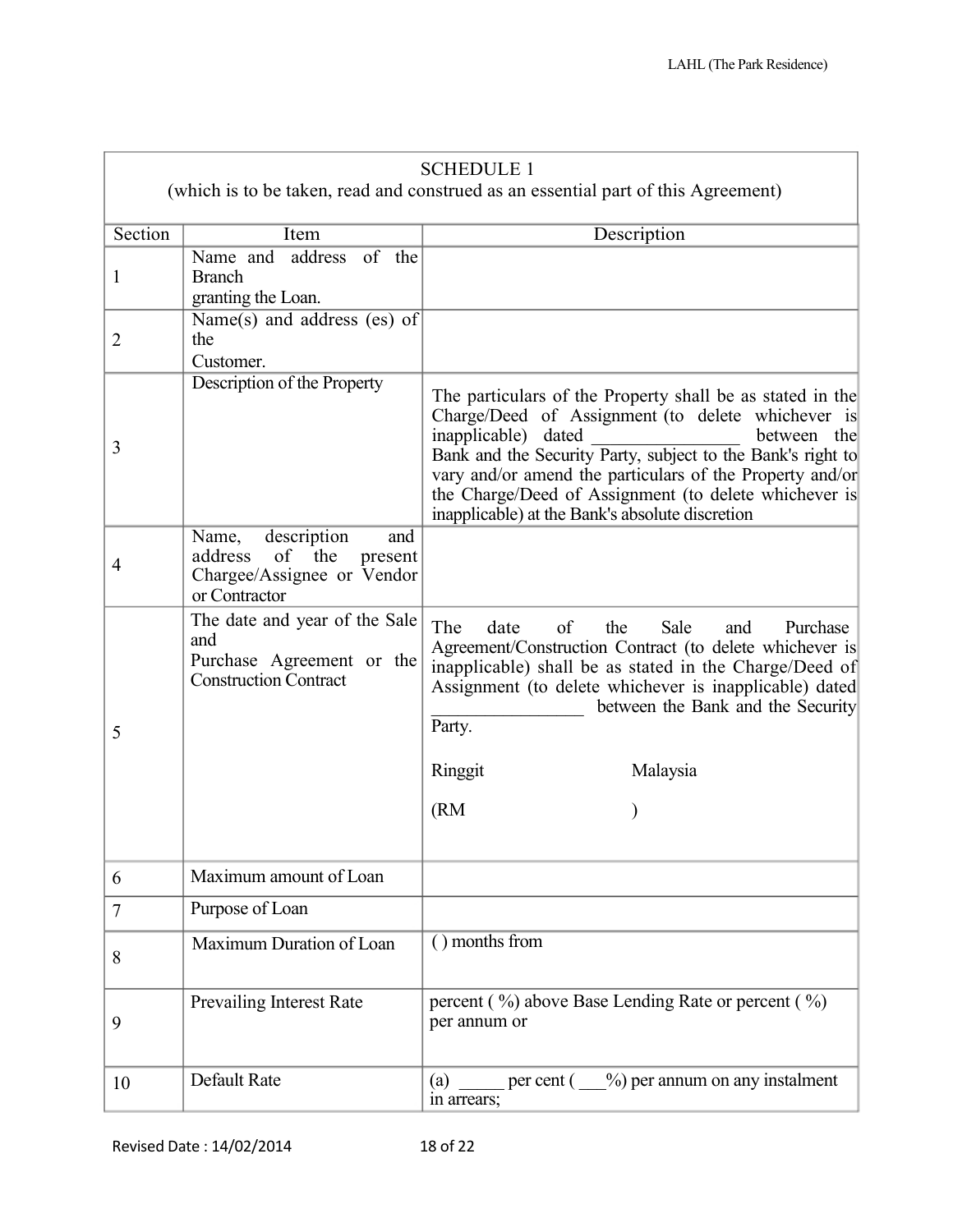| (b) ______ per cent $($ __%) above the Prevailing<br>Interest Rate per annum on any sum due and payable,<br>which sum due and payable shall include any sum                       |
|-----------------------------------------------------------------------------------------------------------------------------------------------------------------------------------|
| (c) _______ per cent $(\_\_\_\%)$ above the Prevailing<br>Interest Rate per annum on the balance outstanding after this<br>Agreement has expired or been terminated, cancelled or |
| percent $(\frac{9}{0})$ above Base Lending Rate or percent $(\frac{9}{0})$                                                                                                        |
| Malaysia                                                                                                                                                                          |
| A date to be notified by the Bank as the date upon which<br>the last Monthly Instalment shall become due to satisfy<br>the                                                        |
|                                                                                                                                                                                   |
| A Deed of Assignment over the Property                                                                                                                                            |
|                                                                                                                                                                                   |
|                                                                                                                                                                                   |
|                                                                                                                                                                                   |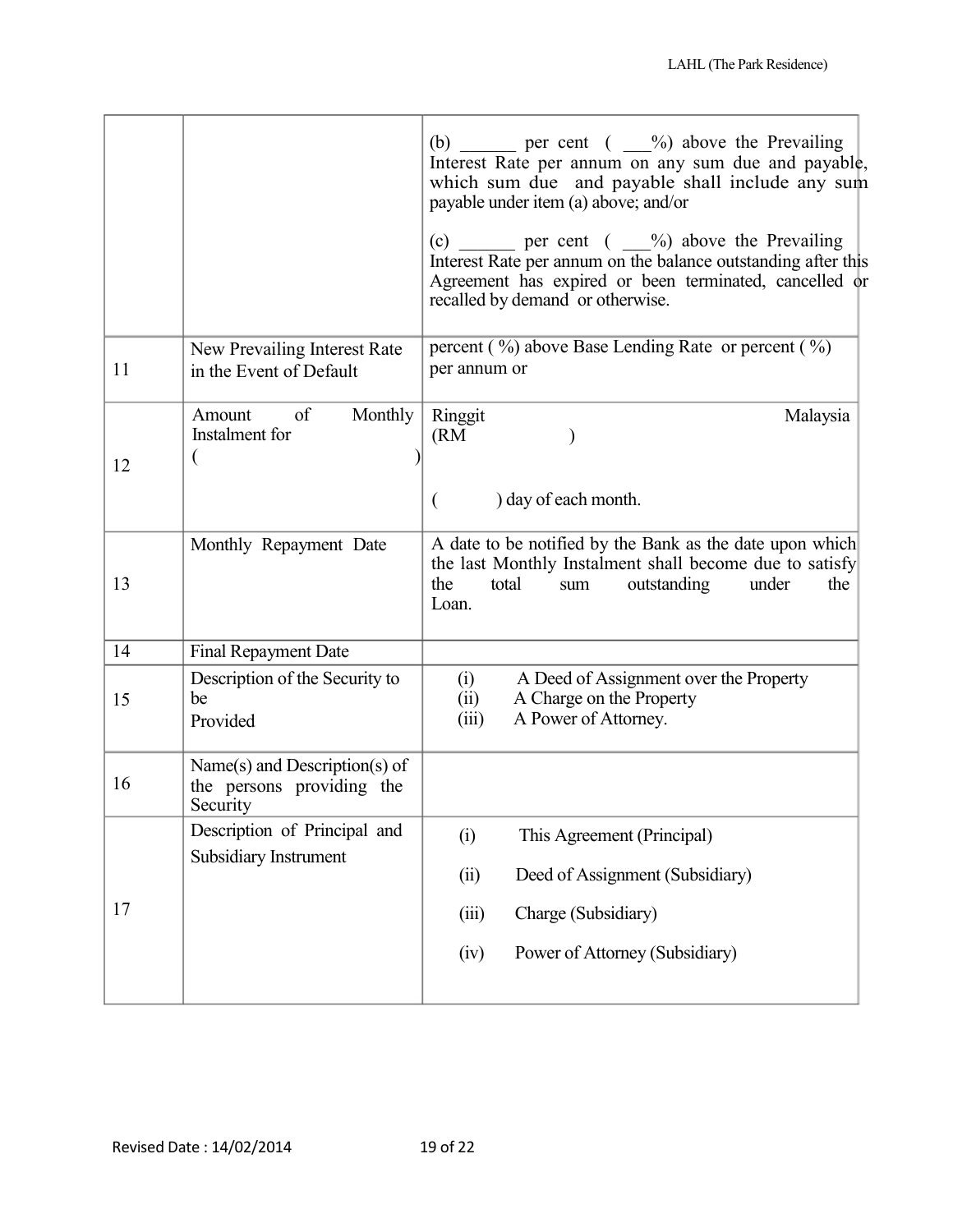## SCHEDULE 2

(to enclose a copy of the stamped Letter of Offer duly accepted in this Schedule)

### SPECIAL CONDITIONS FORMING PART OF THIS AGREEMENT

(To state any special conditions, e.g. if the legal fees, etc are to be paid by the Bank, any special prepayment conditions, any other benefits such as credit card facility, and/or any other conditions in the Letter of Offer which are not stated in this Agreement. To state "Not Applicable" if inapplicable)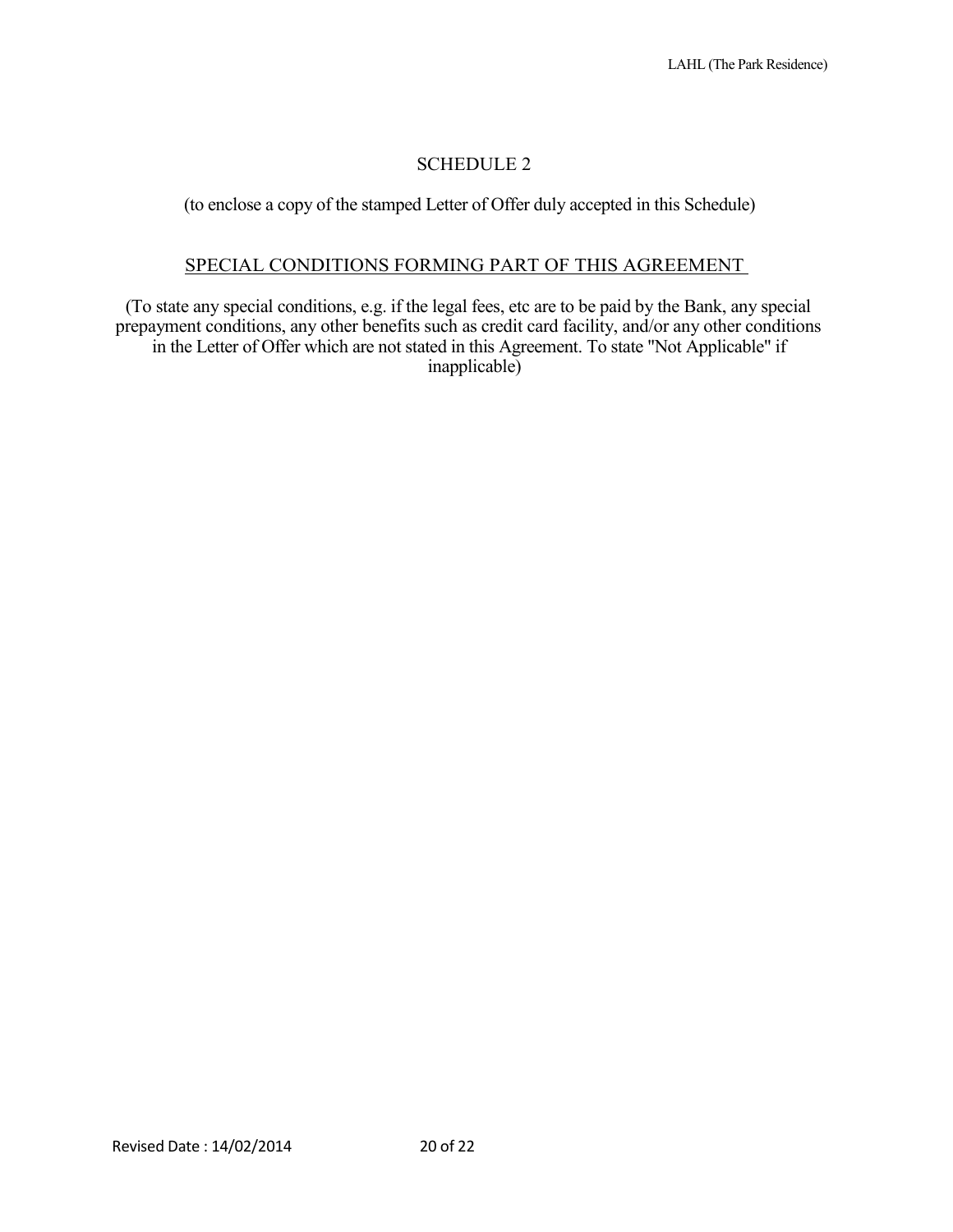## SCHEDULE 3

### CONDITIONS PRECEDENT

- a) This Agreement and the Security Interest shall have been duly executed, stamped, and registered with such registries as the Bank may deem necessary or expedient, and copies thereof duly delivered to the Bank. Provided that the Bank may at its absolute discretion disburse the Loan or any part thereof prior to or upon presentation of the Security Interest at the relevant registries for registration;
- b) A search having been made at the relevant land registry/land office confirming that the Property is free from all encumbrances and no acquisition notices have been lodged and/or registered or issued against the Property and the lodgement of a private caveat on the master title of the Property;
- c) The Bank is satisfied that the execution, delivery and performance of this Agreement and the Security Interest have been duly authorised and approved by all necessary parties and that the same do not contravene any law, rules or regulations or any contractual or other restrictions binding upon the Customer or the Security Party (if any);
- d) The receipt by the Bank of any undertakings, consents, approvals, and/or confirmations required by the Bank to the Bank's satisfaction;
- e) If applicable, the Bank shall have received the letter of disclaimer/undertaking from the bridging financier/existing chargee to exclude the Property from foreclosure proceedings, such letter of disclaimer/undertaking to be in form and content acceptable to the Bank;
- f) Where the Loan is to be disbursed by progressive releases, the receipt by the Bank of the relevant architect certificates;
- g) The Customer shall have delivered or caused to deliver to the Bank the current receipts of quit rent, assessments, rates, dues and other outgoings thereto as the Bank may require;
- h) Where required by the Bank, a valuation of the Property and/or verification of the address of the Property by a valuer acceptable to the Bank at the cost and expense of the Customer;
- i) Receipt by the Bank of a duly executed and stamped copy/original of the Sale and Purchase Agreement and/or original Proclamation of Sale together with duly executed and stamped Memorandum of Contract, as the Bank may require, and/or all other documents pertaining to the Property as the Bank may require;
- j) Where the Customer or any of the Security Parties is/are a corporation, receipt by the Bank of certified true copies of the Memorandum and Articles of Association, Forms 24, 44, 49, and the board of directors' resolution authorising the borrowing of the Loan, the execution of this Agreement and/or the Security Interest, of the Customer and/or the Security Party, as the case may be;